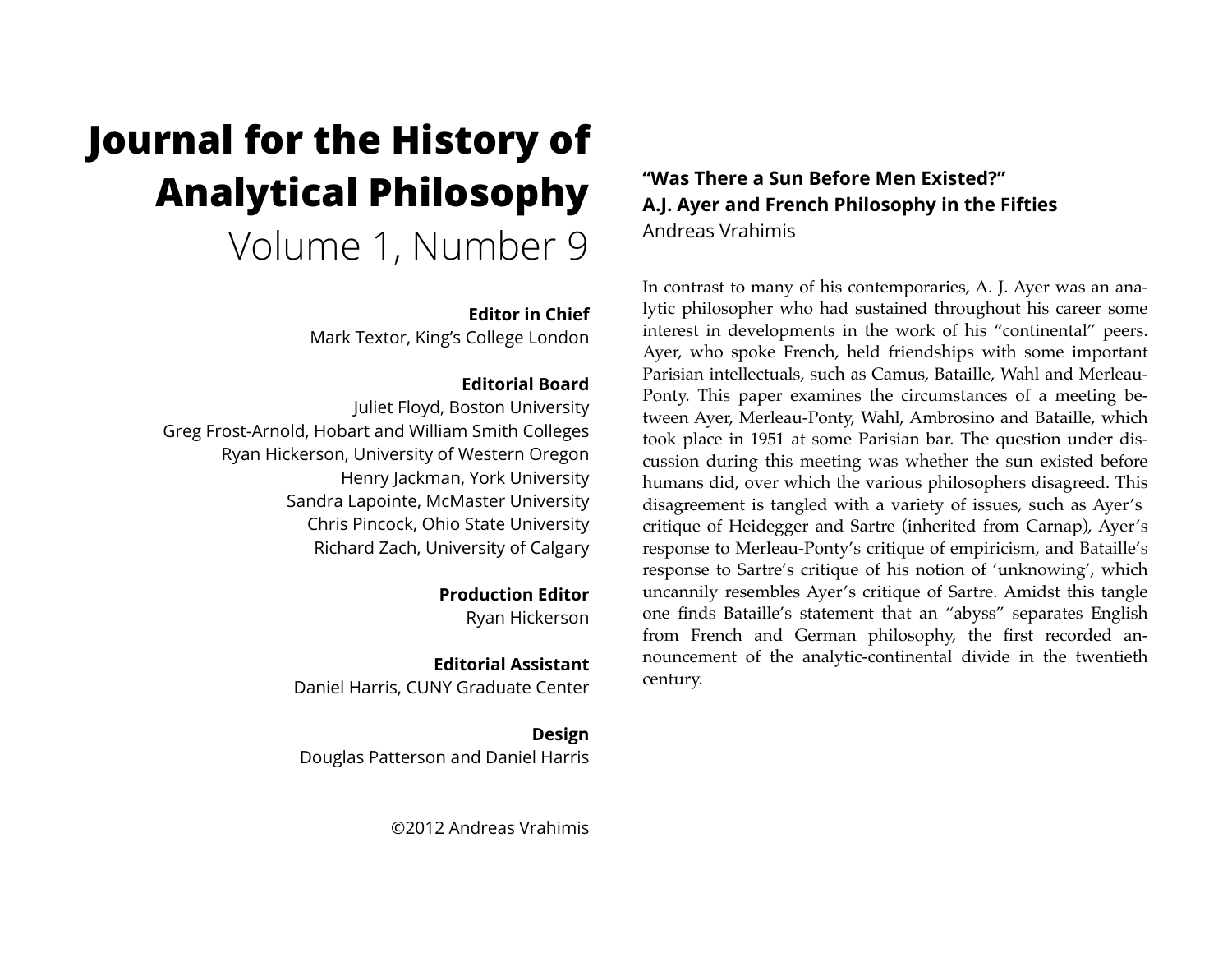## **"Was There a Sun Before Men Existed?" A.J. Ayer and French Philosophy in the Fifties**

## Andreas Vrahimis

#### **1. Ayer, Merleau-Ponty, and Bataille Walk into a Bar**

In his lecture "Les conséquences du non-savoir," presented on 12 January 1951, Georges Bataille mentions that during the previous night a meeting took place between himself, Alfred Jules Ayer and Maurice Merleau-Ponty at some Parisian bar. This was preceded by Ayer's presentation of a lecture titled "The Idea of Truth and Contemporary Logic" (hitherto unpublished). Among the audience of the lecture were Bataille himself, Merleau-Ponty, as well as the physicist Georges Ambrosino and the philosopher Jean Wahl.<sup>1</sup> Bataille reports having met Ayer and having sustained, through "reciprocal interest" [Bataille, 1986, 80] a conversation that continued until three o'clock in the morning. According to Bataille, Merleau-Ponty and Ambrosino had also taken part in the conversation.

Bataille's record of the event differs somewhat from Ayer's account of their meeting. In his autobiography (1977), Ayer recalls first meeting Bataille in 1945, rather than 1951. While serving in the British Army's Special Operations Executive during the Second World War, Ayer had been involved in organizing French resistance movements and, with the liberation of France, was sent over to the intelligence section of the British Embassy in Paris. During his stay in Paris, Ayer had become acquainted with nu-merous Parisian literary and intellectual figures,<sup>[2](#page-15-1)</sup> including most importantly Merleau-Pont[y3](#page-15-2) and Bataille. Ayer had met Bataille through Isabel Delmer<sup>[4](#page-15-3)</sup> (who had also been Bataille's lover);<sup>5</sup> Delmer was involved with Ayer during the last month of his stay in Paris[.6](#page-15-5) Ayer recounts this in his autobiography:

Isabel had many friends in Paris and introduced me to them. It was through her that I met the writer Georges Bataille, whom I vainly tried to persuade that time was not merely a human invention. [Ayer, 1977, 288]

From this we can surmise that Ayer had been acquainted with Bataille since 1945, and had already engaged in philosophical discussion with him. It is quite peculiar and interesting that the topic of the conversation mentioned in Ayer's autobiography, i.e. the question of whether time was a human invention, seems to resemble closely the topic of the long conversation they had in 1951 (which we will be discussing in detail later on). [Nick Trakakis, 2007] concludes from this that Ayer must have mistakenly confused the dates of his meeting with Bataille. Given that Ayer recounts his relationship with Delmer as having taken place during the last months of his stay in Paris, and also given that Delmer was indeed acquainted with Bataille, Trakakis' explanation is most likely flawed. Ayer did in fact encounter Bataille prior to 1951, and this encounter involved a debate on a similar topic to the one they discussed in 1951. What is also confirmed by Ayer's account is the fact that the encounter between the two men was not, as Bataille's account would imply, undertaken within the confines of an academic setting. Rather the two met socially through a common friend and lover.

Their encounter outside the conventions of professional academic practice makes their philosophical engagement unique in a multitude of ways. It is a singular record of a quasi-private, nonformal dialogue between philosophers whose backgrounds are both quite diverse and at the same time related to some or other of the various forms of modernism that flourished in their contemporary cultural life. It is in this context that Bataille gives us the first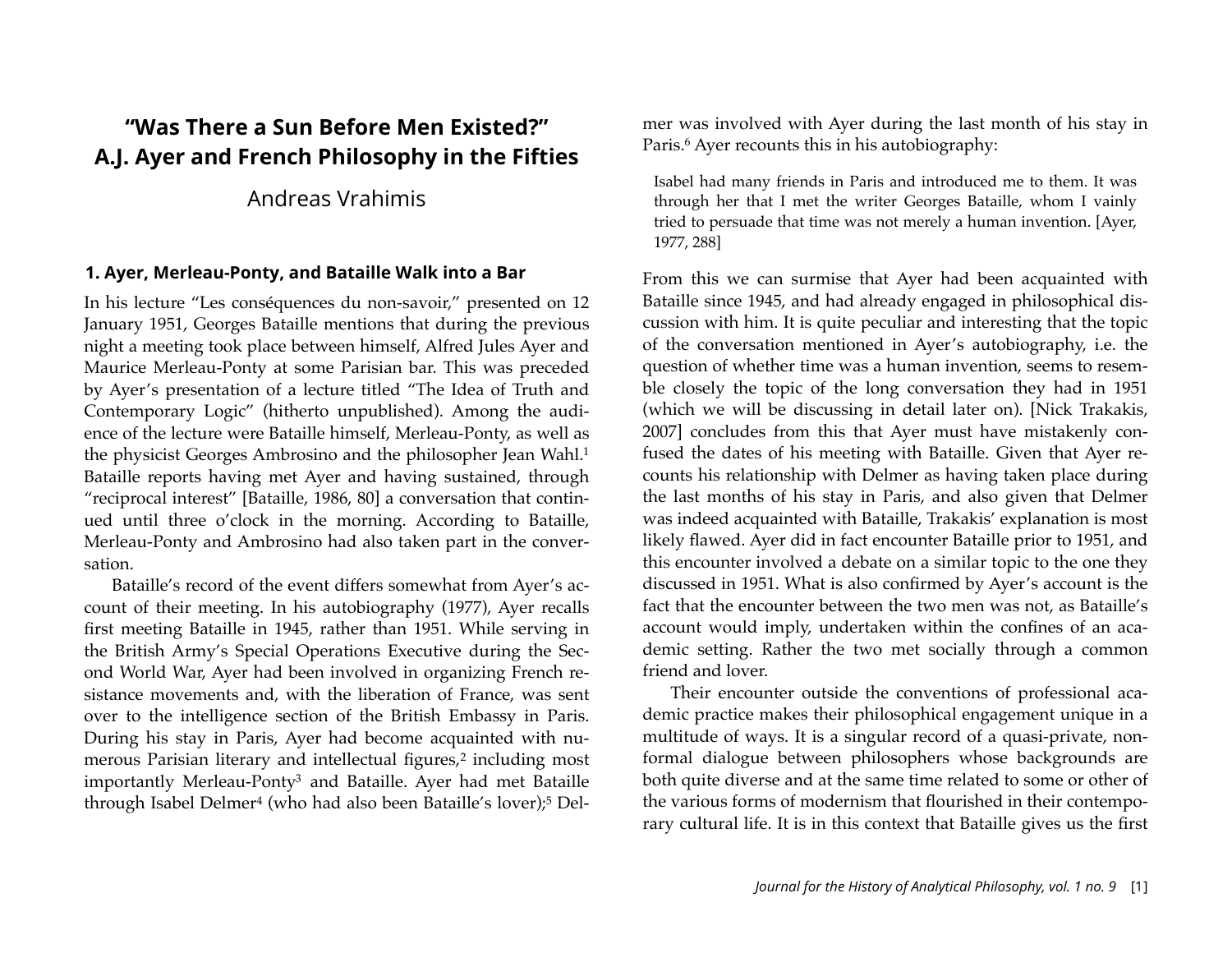recorded observation of a split between "Continental" and English philosophical cultures in the twentieth century.

Though Bataille's pronouncement has been cited in recent attempts at revising this idea of the divide,<sup>7</sup> the details of the context in which this pronouncement was made have largely been ignored by scholars. In what follows, I reconstruct the dialogue between Ayer, Merleau-Ponty, and Bataille by putting together pieces of a puzzle that involves Ayer's prior polemical engagement with Heidegger and Sartre, Merleau-Ponty's critique of "objective thought," Ayer's response to Taylor's presentation of Merleau-Ponty's view of empiricism, and even Sartre's objection to Bataille.

#### **2. Ayer's Criticism of Heidegger's "Das Nichts" and the British Reception of Logical Positivism**

The various military intelligence posts Ayer had held during the Second World War would allow him to enjoy a sufficient amount of leisure time. Thus he had been able to pursue an array of intellectual interests. For example, during his stay in America, Ayer had produced some work in film criticism, reviewing films for the popular press.[8](#page-16-0) His stay in Paris following its liberation coincided with a certain enthusiastically thriving cultural and intellectual climate, in which Ayer was actively involved. The sudden rise to prominence of the then fashionable existentialism, contemporary with the liberation of Paris, was not foreign to Ayer who was, during its emergence, already acquainted with several of the prominent figures associated with it. Ayer had produced a number of articles for *Horizon* magazine, reviewing this new trend and its major intellectual figures: Jean-Paul Sartre and Albert Camus.<sup>[9](#page-16-1)</sup>

Ayer's opinion of existentialism, and particularly of Sartre, had already been shaped by events in his life prior to the war, when he had been involved in a different sort of intelligence mission. Be-tween November 1932 and the spring of 1933,<sup>[10](#page-16-2)</sup> Ayer was dispatched to Vienna as a kind of British philosophical spy (posing as a honeymooner)[11](#page-16-3) sent out by Gilbert Ryle in order to report on the latest trends in the development of Austrian philosophical ideas.[12](#page-16-4) Once he was dispatched to Vienna, Ayer sat in with the circle (being one of only two non-Germans, along with W. V. O. Quine, to have ever participated in the Circle's meetings) and, having taken in their doctrines and discussions, produced *Language, Truth, and Logic* as a book that would introduce Logical Positivism to a British audience.

Most of the book consisted of a restatement, in English, of the core doctrines of the Vienna Circle, with alleged attempts by Ayer to fortify these doctrines in their re-statement. As part of his attempt at importing Viennese philosophy into Britain, Ayer repeated the Vienna Circle's strict anti-metaphysical stance. In doing so he redeployed a criticism of Heidegger that was already formed by Rudolf Carnap.

In his 1931 "Überwindung der Metaphysik durch Logische Analyse der Sprache," Carnap made the radical assertion that metaphysical concepts and statements are nonsensical. To demonstrate part of his case, Carnap takes the use of the word "nothing," as it is employed in Heidegger's 1929 lecture "What is Metaphysics?," notoriously in the expression "*Das Nichts selbst nichtet*" ("The nothing itself nothings"), to be exemplary of meaningless metaphysics.

The term "nothing," according to Carnap, is used by Heidegger in a manner which complies with "historico-grammatical" syntax, but not logical syntax. Carnap suggests that the conventional rules of historico-grammatical syntax allow for well-formed sentences which appear to be meaningful (e.g. Heidegger's talk of "nothing"), yet can be shown through the use of logical analysis to be meaningless insofar as they do not comply with logical syntax.[13](#page-16-5) Carnap's claim is that there is no possible translation of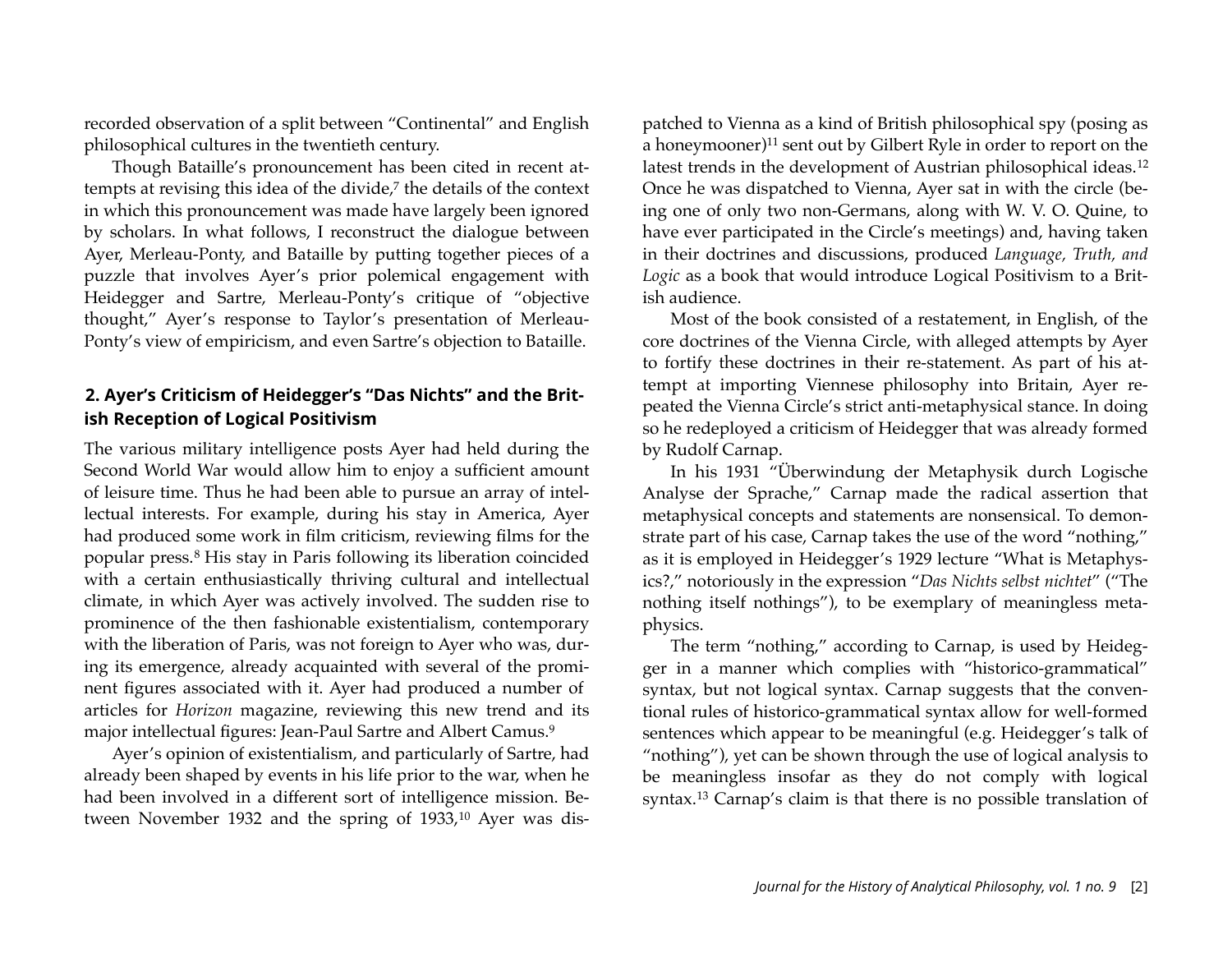Heidegger's expression into "logically correct language" [Carnap, 1959, 70].

Metaphysics is diagnosed as consisting of such 'pseudostatements', which had remained undetectable prior to the development of modern logic[.14](#page-16-6) According to Carnap, metaphysicians fail at an attempt to express through the cognitive medium of theory their attitude towards life [*Lebensgefühl*].[15](#page-16-7) Such expression is better suited to media such as poetry, art, and primarily music, where non-cognitive expression is the desired end. In a note added to his paper in 1957, Carnap identifies as metaphysicians a list of post-Kantian European philosophers who meaninglessly pursue what he describes as an "alleged knowledge of the essence of things which transcends the realm of the empirically founded" [Carnap, 1959, 80].<sup>[16](#page-16-8)</sup> Traditional metaphysical views (e.g. Aristotle's), according to Carnap, are often not meaningless, but false, and metaphysical efforts to generalise from the results of their contemporary science need not be "overcome."

Interpreting Carnap's criticism of Heidegger correctly involves at least some knowledge of Germanophone philosophical traditions of the early twentieth century (i.e. Neo-Kantianism,[17](#page-16-9) *Lebensphilosophie*, [18](#page-16-10) and the early Husserl,[19](#page-16-11) who had been Carnap's teacher). Carnap, who may have met Heidegger at Husserl's seminar in 19[20](#page-16-12),<sup>20</sup> had encountered Heidegger at the 1929 Davos *Hochschule*, where he had witnessed his disputation with Cassirer. In fact, Carnap's list of post-Kantian metaphysicians was clearly affected by Heidegger's dialogue with Cassirer at Davos, where Heidegger defined neo-Kantianism as a philosophy limited to "just knowledge of science, not of beings" [Heidegger, 1997, 193], opposing to the neo-Kantian epistemological interpretation of Kant the post-Kantian metaphysics that Carnap's attack would target.[21](#page-16-13) During that same year, Carnap first utilized Heidegger's expression "*Das Nichts nichtet*" as an example of nonsense in his presentation to the Dessau Bauhaus. His critique of metaphysics,

associated with the struggle of both the Vienna Circle and the Bauhaus against their common political adversaries, was in fact first presented as a protreptic for artists to take over the gap which ensues once metaphysics is overcome[.22](#page-16-14)

This wider context is vital in understanding Carnap's choice of Heidegger as his target, and in dispelling the idea that there is some abstract irreconcilable opposition between the views of the two philosophers. Carnap's subtle engagement with Heidegger's thought occurs in the margins of his attack, while avoiding the trap of falling into the meaninglessness which he attributes to Heidegger.[23](#page-16-15) Carnap's anti-metaphysical stance responded not only to its philosophical, but also its political and cultural context, and his choice of Heidegger as a targeted "metaphysician" was connected with such wider concerns.[24](#page-16-16) The relation of Heidegger and Carnap to their Germanophone philosophical predecessors (e.g. their views on the philosophy of logic) $25$  is one which was not, at the time, readily obvious to an outsider to the various tensions within Germanophone philosophy, such as Ayer.

Whereas Carnap had been personally acquainted with Heidegger, had been a student of Husserl, and had studied Heidegger quite closely,<sup>[26](#page-16-18)</sup> Ayer shows few signs of having read Heidegger during the thirties. Thus Ayer's repetition of Carnap's criticism of Heidegger in 1936 served to strip the original of any hint of subtly pointing to this wider context. In attempting to summarise Carnap's argument, Ayer's exposition created a kind of overstated hostility towards Heidegger in particular, as well as towards the "metaphysical" philosophy that Heidegger was thought to represent. Such philosophical hostility is not as straightforward in Carnap's writing, from which Ayer had derived it. The over-statement of Carnap's criticism in Ayer's *Language, Truth, and Logic* was fortified by its publication date (and subsequent popularity), $27$  while Carnap's article was only translated in 1959, by which time Ayer's hostility towards Heidegger as a metaphysician had become part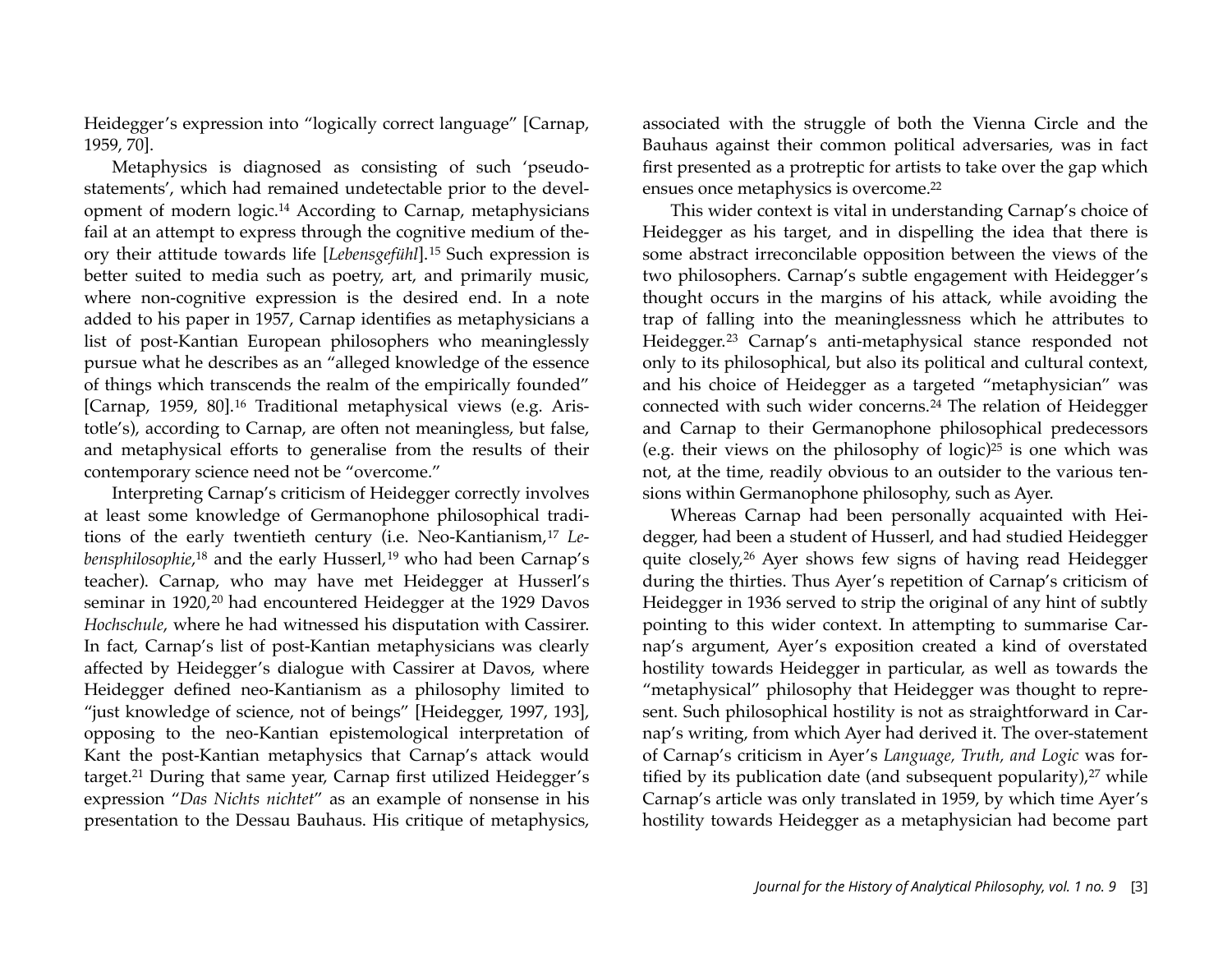and parcel of the overall Anglophone reception of the Vienna Circle.[28](#page-17-0)

Ayer only mentions Heidegger in passing in his chapter on "The Elimination of Metaphysics." The chapter title itself already shows the ambitiousness of Ayer's project in relation to the outlook of the Vienna Circle: Ayer used the term "elimination" where Carnap had talked of *Überwindung*, which is more aptly translated as "overcoming" (with all its intended Nietzschean<sup>29</sup> connotations). Ayer mentions Heidegger in discussing non-existent entities (a theme already familiar to his English audience through Russell's discussion of Meinong in "On Denoting").[30](#page-17-2) According to Ayer,

the postulation of non-existent entities results from the superstition [...] that, to every word or phrase that can be the grammatical subject of a sentence, there must somewhere be a real entity corresponding. For as there is no place in the empirical world for so many of these "entities," a special non-empirical world is invoked to house them. To this error must be attributed, not only the utterances of a Heidegger, who bases his metaphysics on the assumption that "Nothing" is a name which is used to denote something peculiarly mysterious, but also the prevalence of such problems as those concerning the reality of propositions and universals whose senselessness, though less obvious, is no less complete. [Ayer, 1936, 35-36]

Contrasted to Carnap's use of Heidegger as an example, which has allowed at least some of its readers to see it as closely related to Heidegger's own critique of metaphysics,<sup>31</sup> Ayer's restatement of Carnap is brief and polemical. Whereas Carnap is careful in limiting his comments on Heidegger's sentences, and from there generalising to some of Heidegger's results, Ayer all too quickly and mistakenly interprets Heidegger's work as a metaphysical system founded on a nonsensical view of nothingness.[32](#page-17-4) Furthermore, whereas in Carnap the distinction between traditional and postKantian metaphysics is crucial (though vague) as a response to the Davos disputation, in Ayer's commentary we find these bundled together. Thus, even if the method Ayer is using to criticise Heidegger, i.e. the accusation of being nonsensical, were to be interpreted as identical to that developed by Carnap, the view that is being attacked as nonsensical metaphysics seems to be different.

#### **3. Ayer's Criticism of Sartre's "le Néant"**

Ayer's encounter with the Parisian intellectual fashion of existentialism was thus marked by his prior visit to Vienna and his involvement with the Vienna Circle. The influence of Heidegger's thought on this new vogue allowed Ayer to apply, in 1945, the critique of metaphysics, which he had already developed in 1936, to the yet unchartered thought of existentialist thinkers, particularly to the newly published philosophical writings of Jean-Paul Sartre.[33](#page-17-5)

With the liberation of Paris, existentialism was on its way towards becoming the intellectual expression of a greater cultural upheaval that came as a result of the end of the occupation. Existentialism was part and parcel of the cultural climate of Parisian cafés, of jazz, of youthful revolt, of all things associated with the expression of a newly found freedom. Its basic tenets were largely determined by the need for an intellectual formulation of this wider cultural expression. Although initially a French fad, existentialism soon came to be disseminated globally, finding different expressions in various locales. For example, in the English speaking world it predominantly influenced literary and artistic culture rather than philosophy, to a great extent due to Ayer's criticism and other similar approaches, which denigrated its status as phi-losophy without rejecting its relevance to other fields.<sup>[34](#page-17-6)</sup>

The philosophical, literary, artistic and wider cultural modernism which it would form and participate in can be seen as parallel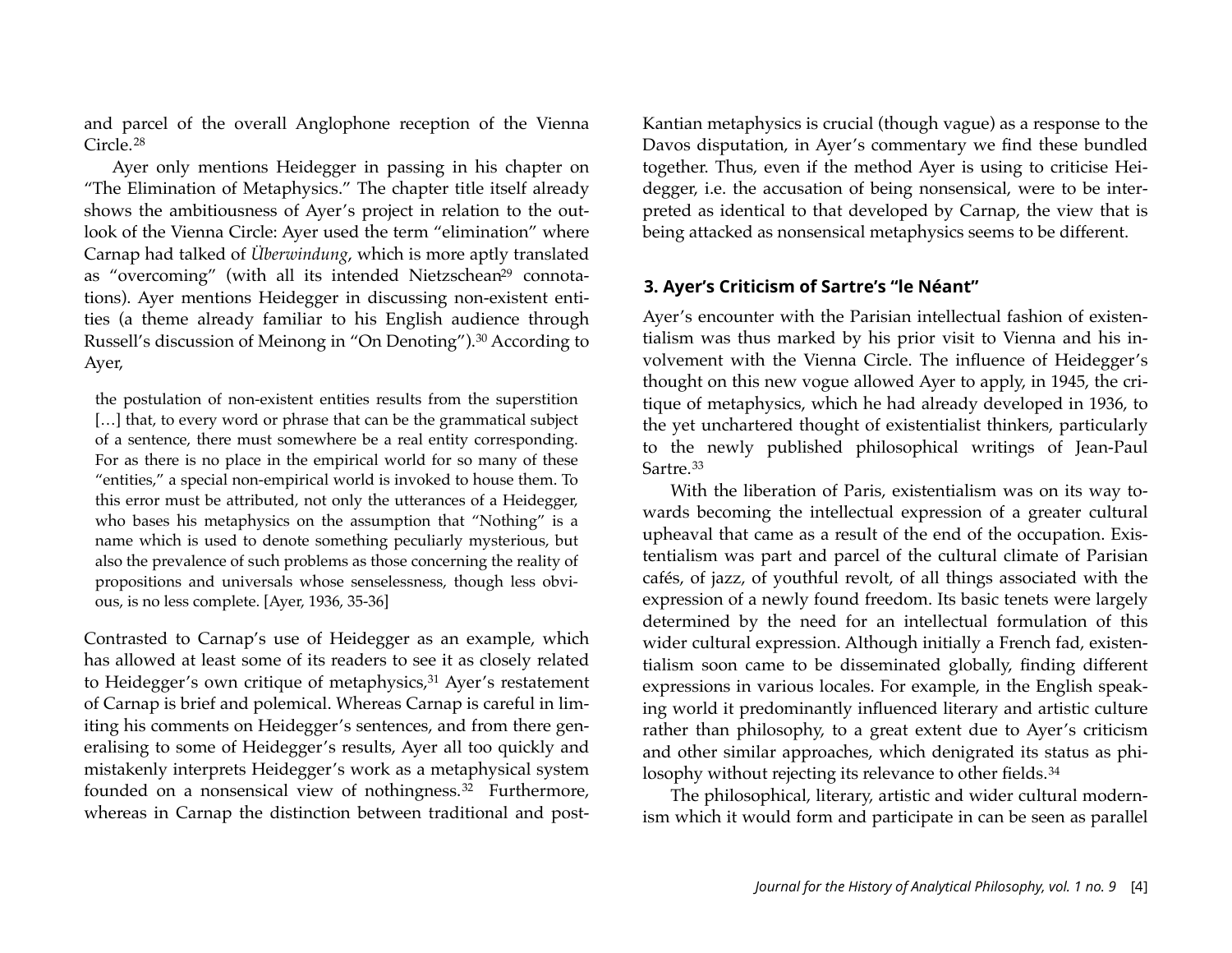to the modernistic climate which gave rise to and was supported by Logical Positivism. Where Logical Positivism was the predominant philosophical attempt towards modernism prior to the Second World War (and was gradually to become less adamant in its modernistic tendencies in its subsequent evolution following the war), existentialism came to be a contending modernistic alternative to Logical Positivism.[35](#page-17-7)

Sartre was the major proponent of existentialism and a major Parisian intellectual. Already in 1945 with the liberation of Paris, his lectures were carried out in overcrowded large theatres.<sup>[36](#page-17-8)</sup> His 1943 *L' Etre et le néant* achieved instant success (even greater than that which Ayer's *Language, Truth, and Logic* was gradually gaining at the time). Its central position was seen as an ethical one, which furthermore seemed to express its contemporary *Zeitgeist*. For most of its audience at the time, Sartre's writings proposed an ethical theory according to which freedom is inherent to humans. Humans are free to make decisions, to determine the course of their lives, to act according to their will. Humans are fundamentally free to reject any will imposed upon them, to make their own choices, to be responsible for themselves. In the absence of God, freedom becomes the most difficult task for humans – a task one has to decide for oneself, in the absence of externally imposed moral imperatives, without the necessity of any moral law.

Ayer found in this approach to ethics compelling, even per-haps something which resonated with his own work on ethics.<sup>[37](#page-17-9)</sup> In a later article on Sartre, he commented:

It is one of Sartre's merits that he sees no system of values can be binding on anyone unless he chooses to make it so. I may indeed look to some authority to tell me what I ought to do, but then my decision consists in acknowledging that authority. The authority has the characteristics that it has; if they were different perhaps I should not give it my allegiance; but the possession of these characteristics does not in itself constitute it an authority either for me or for anyone else. Whatever my motives, and they may be various, it becomes an authority for me only through my acceptance of it. [Ayer, 1950, 634]

In this expression of the *Zeitgeist* of the newly liberated Paris, Ayer found no fault. Sartre's fundamental ethical insight is not incompatible with the radical social programme of a large part of the Vienna Circle, who had nevertheless aimed to liberate ethics from any metaphysical constraints it had traditionally been bound by. At the foundations of Sartre's ethical insights Ayer saw a grand metaphysical edifice, which was for him on the one hand a meaningless philosophical construct, and on the other hand not necessary for deriving the particular ethical insight for which Sartre de-served praise.<sup>[38](#page-17-10)</sup>

[Sartre's] metaphysical pessimism, which is well in the existentialist tradition, is no doubt appropriate for our time, but I do not think it is logically well founded. In particular, Sartre's reasoning on the subject of *le néant* [his belief that every state of consciousness is necessarily separated from itself by "nothing"] seems to me exactly on a par with that of the King in *Through the Looking Glass*. "I see nobody on the road," said Alice. "I only wish that I had such eyes," remarked the King. "To be able to see Nobody! And at that distance too!" And again, if I remember rightly: "Nobody passed me on the road." "He cannot have done that, or he would have been here first." In these cases the fallacy is easy enough to detect, but although Sartre's reasoning is less engagingly naïve, I do not think that it is any better. The point is that words like "nothing" and "nobody" are not used as names of something insubstantial and mysterious; they are not used to *name* anything at all. To say that two objects are separated by nothing is to say that they are *not* separated; and that is all that it amounts to. What Sartre does, however, is to say that, being separated by Nothing, the objects are both united and divided. There is a thread between them; only, it is a very peculiar thread, both invisible and intangible. But it is a trick that should not deceive anyone. The confusion is then still further increased by the attempt to endow Nothing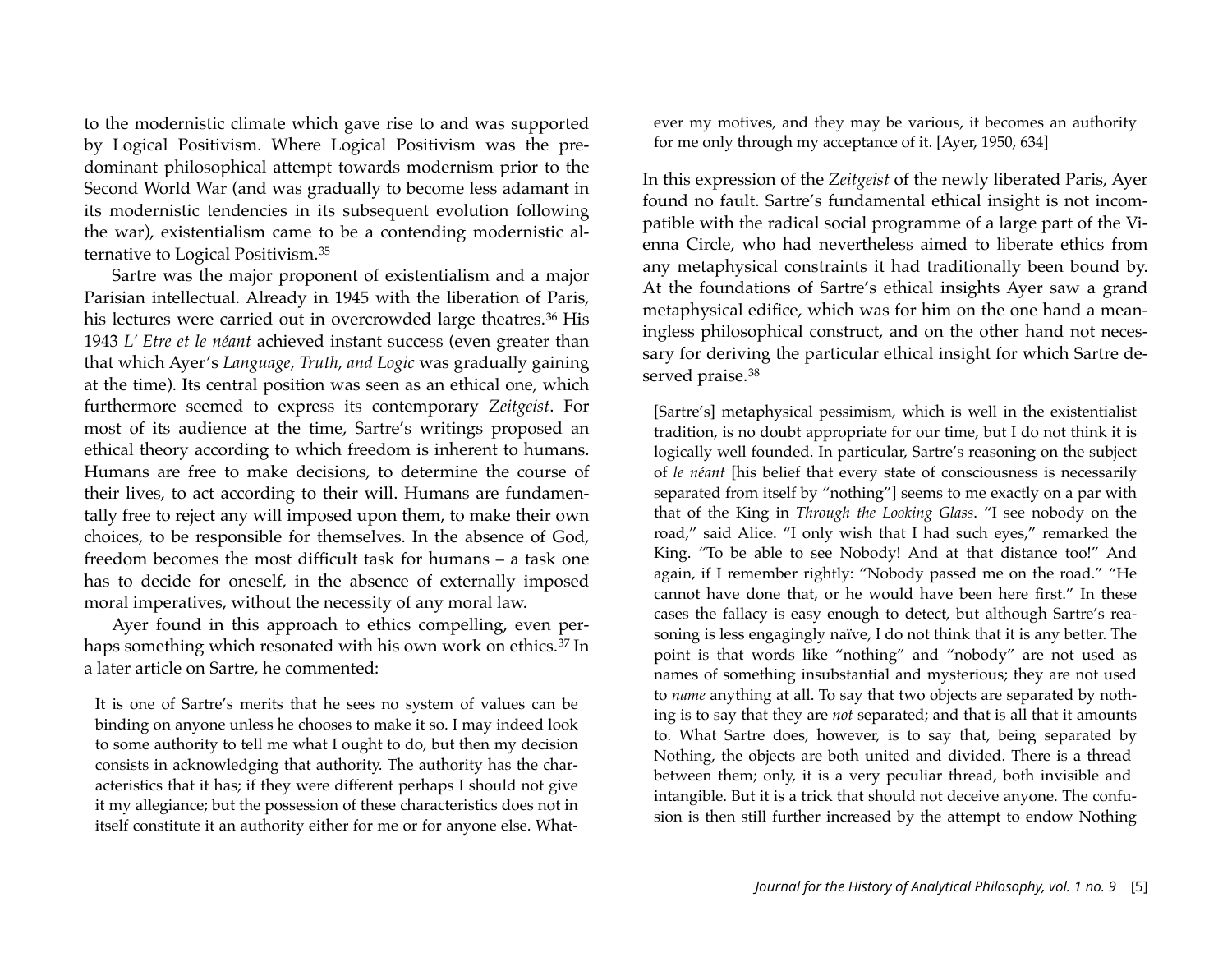with an activity, the fruit of which is found in such statements as Heidegger's "*das Nichts nichtet*" and Sartre's "*le Néant est néantisé."* For whatever may be the affective value of these statements, I cannot but think that they are literally nonsensical. [Ayer, 1945, 18-19[\]39](#page-18-0)

Here we see that Ayer's criticism of Sartre's existentialism<sup>40</sup> is almost identical to that which he inherited from Carnap, and which was directed against Heidegger's "metaphysics."[41](#page-18-2) The strategy behind both approaches is to point out a certain misuse of language, which in turn is shown to be the source of the confusion that causes grand metaphysical speculation regarding concepts which are eventually shown to be meaningless. The prime example of such a case is the word "nothing." Ayer's objection relies on pointing out that Sartre's use of the concept of "nothingness," the nothing (*le néant*),<sup>[42](#page-18-3)</sup> presupposes that "nothing" can be treated as a meaningful expression, which Ayer thinks is impossible in the particular case.

In the above quoted passage, Ayer seems to confuse two possible methods of approaching the particular issue. One would have been to say, as Ayer seems to be saying, that "nothing" is treated in metaphysical language as if it were a thing, something. This would in turn amount to saying that the treatment of the term "nothing" by metaphysicians constitutes a contradiction (and not nonsense), i.e. that in the use of the term nothing what is really meant is also simultaneously not nothing, which would constitute a breach of the fundamental law of logic. This is what seems to be demonstrated by Lewis Carroll's tale, when the king takes Alice's use of the term nothing to imply that nothing is something, and thus something which he cannot see.<sup>[43](#page-18-4)</sup> Of course, this contradiction is one that both Sartre (particularly, as we shall see, in his response to Bataille) and Heidegger take seriously into account. For both, the fact that "nothing" cannot, without absurdity, be treated as if it were some thing, the fact that "nothing" is radically different from all objects or things encountered in experience, is very important in their accounts of nothingness[.44](#page-18-5) It would have been a case of serious misreading, thus, if one were to attribute to either the fault of having fallen into contradiction.

Rather, what Ayer meant, is what we have already encountered in Carnap's critique of Heidegger, namely that claims regarding "nothing" are nonsensical rather than merely absurd or contradictory. Such metaphysical expressions are pseudostatements, neither true nor false. This is part of what one can assume Ayer intended when he cited the example of Lewis Carroll's king. The king, rather than being seen as assuming that "nothing" is something, should be understood to be making the claim, which is also made by metaphysicians, that "nothing" holds some degree of reality in some supra-sensory realm. What Ayer is trying to point to here is what he purported to demonstrate in *Language, Truth, and Logic*, where he saw Heidegger as treating "nothing" as "a name which is used to denote something peculiarly mysterious" [Ayer, 1936, 36]. But to talk, like Carroll's king does, of "nothing" as a term that denotes anything is, according to Ayer, senseless.

Here, still, Ayer's objection to Sartre looks as if it came from a superficial encounter with his thought (in contrast to Carnap's reading of Heidegger). But it is clear from Ayer's various texts on Sartre that, on the contrary, he had been willing to come face-toface with the thought of one of the intellectual giants of his time. Ayer's commitment to the "elimination" of metaphysics, perhaps itself partly a product of Ayer's over-eagerness to demonstrate the applicability of the Logical Positivist elimination of metaphysics to all and any doctrine that may be named "metaphysical," prevented him from taking philosophical statements regarding the meaning of the term "nothing" seriously.

The effect of Ayer's critique can be seen in its dissemination and acceptance within the English-speaking world.[45](#page-19-0) For example,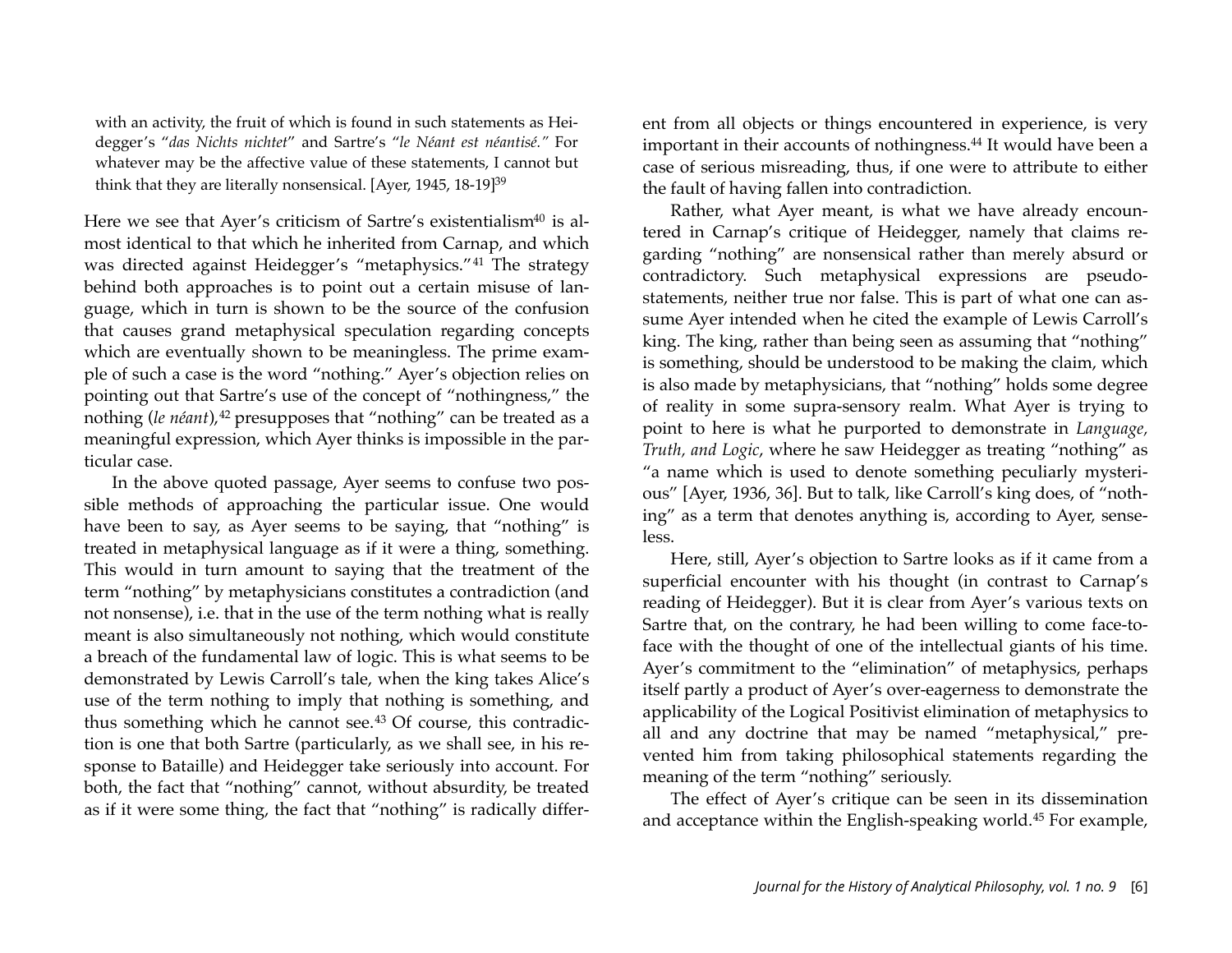Iris Murdoch and Mary Warnock, though they have both produced work that was to a great degree indebted to the existentialist tradition in philosophy, both follow Ayer in embracing the various consequences of existentialism (e.g. ethical, aesthetic, etc) while at the same time rejecting existentialism as ("metaphysical") philosophy.[46](#page-19-1) It is perhaps partly due to Ayer that existentialism was to be seen as culturally important but somehow philosophically flawed, a view which would in turn influence the wide dissemination of existentialism within literary circles and discourage its spread among philosophers.

#### **4. Ayer Encounters Merleau-Ponty**

Ayer's criticism of Sartre's work had as its effect the growth of Sartre's personal dislike of him. When a meeting was to be arranged between the two figures, Sartre refused the invitation, remarking that "*Ayer est un con*" [Rogers, 2002, 193]. Perhaps Sartre disliked the potential for the applicability of the principle of verification to his concept of nothingness – or perhaps he disliked separating his philosophical differences from his personal relations.

The opposite of the latter is true of the relation between Ayer and Merleau-Ponty. As already noted, the two had met during Ayer's stay in Paris. According to Ayer's autobiography, they had made a decision to sustain a friendship despite their seemingly unbridgeable philosophical differences.

Though it is often conducted in terms of which it is difficult to make much sense, the investigation of concepts by Husserl and his followers bears some affinity to the sort of conceptual analysis that G. E. Moore engaged in,<sup>[47](#page-19-2)</sup> and it might therefore have been expected that Merleau-Ponty and I should find some common ground for philosophical discussion. We did indeed attempt it on several occasions, but we never got very far before we began to wrangle over some point of principle, on which neither of us would yield. Since these

arguments tended to be acrimonious, we tacitly agreed to drop them and meet on a purely social level, which still left us quite enough to talk about. [Ayer, 1977, 285]

The acrimonious arguments between Merleau-Ponty and Ayer are not given in Ayer's biography, although having seen Ayer's stance towards Sartre, one might suppose that the nature of their arguments might have been similar.[48](#page-19-3) If there is some particular "point of principle" which we can pinpoint as causing the impossibility of a sustained dialogue between the two philosophers, our prime suspect should be Ayer's stance toward metaphysics, and particularly his criticism of Heidegger and Sartre's use of the term "nothing."

In order to reject both Heidegger and Sartre's use of the term "nothing," Ayer has to assume that it is somehow, in its meaninglessness, equivocal. In other words, Ayer has classified all metaphysical speculation about the nature of nothingness as meaningless, which consequently disables him from meaningfully distinguishing between different types of metaphysical discourse about nothingness. This, in turn, meant that the disagreement between Heidegger and Sartre over the question of humanism was one that was largely inaccessible to Ayer.[49](#page-19-4) (Admittedly his *Horizon* piece on Sartre was published in 1945, prior to Heidegger's "Letter on Humanism;"[50](#page-19-5) but Ayer did continue writing on Sartre up to the late sixties, having possibly become aware of the Heidegger-Sartre exchange by that time.)

The question of the relation between existentialism and humanism is intimately connected with the examination of the concept of nothingness. For Sartre, following his misunderstanding of Heidegger (which is the subject of the Heidegger-Sartre exchange mentioned above), nothingness is something characteristic of and exclusive to human existence. Sartre claims that what is particular to humans is the fact that they allow for nothingness to enter their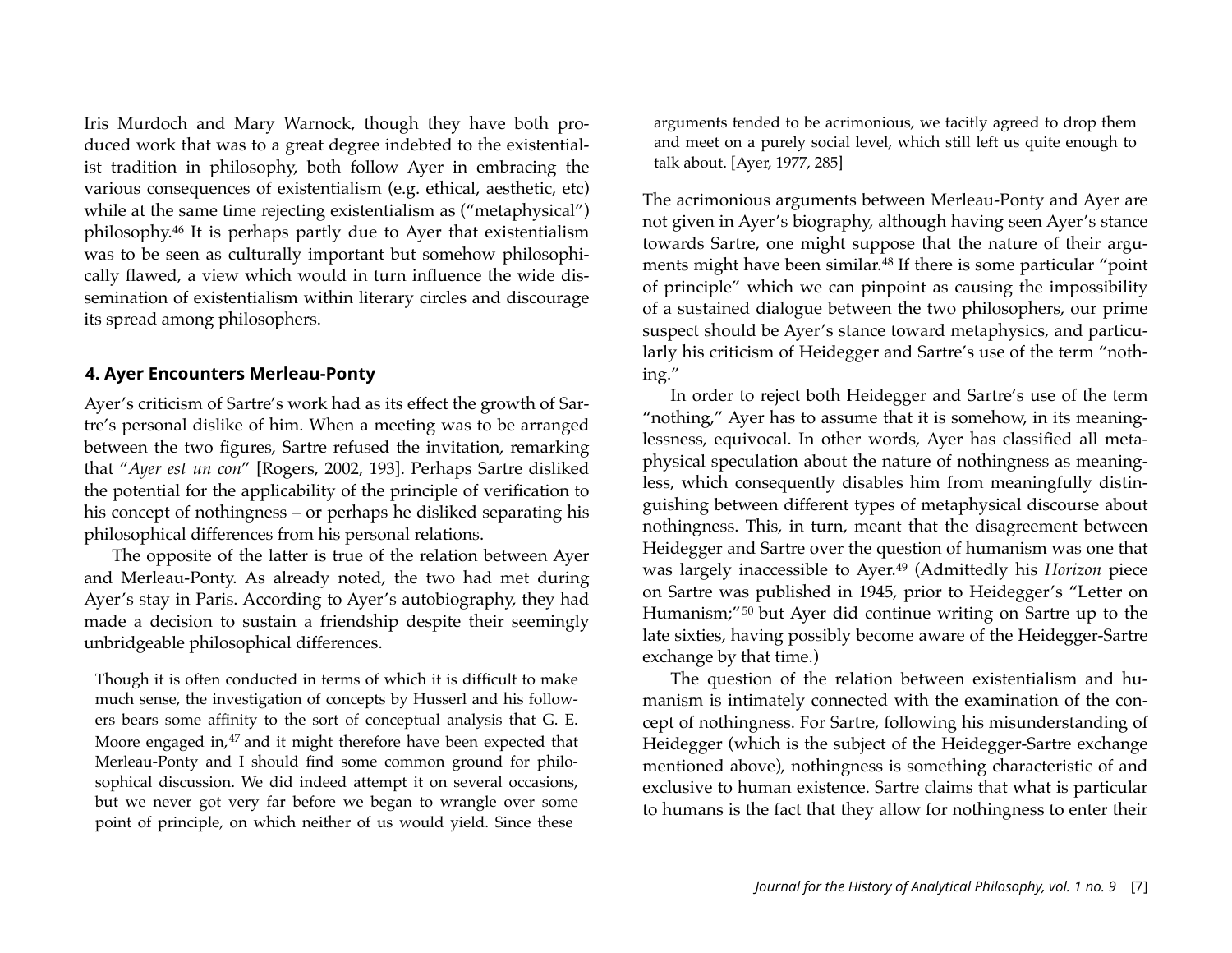world: in order to be human, one must be able to think of nothingness besides Being. Sartre extends this metaphysical doctrine to his ethics, by attempting to show how freedom is possible only through the potential of nothingness: the essence of freedom is negativity.[51](#page-19-6)

A large part of Merleau-Ponty's philosophical efforts were directed towards a demonstration of the problems arising from Sartrean existentialist humanism. Merleau-Ponty developed what he calls a phenomenology of perception partly in opposition to Sartre's focus on consciousness in his account of existentialist phenomenology. Sartre utilises a Hegelian differentiation between consciousness-in-itself (*en-soi*) and consciousness-for-itself (*poursoi*), identified on the one hand with human subjectivity and on the other hand with a kind of objectivity of Being. Sartre, and Merleau-Ponty after him, go on to discuss how mediation between this dichotomy is possible. Whereas Sartre's focus on consciousness leads him towards a discussion of freedom, Merleau-Ponty's answer through his examination of perception involves, as we shall see, the question of meaning.

Merleau-Ponty's phenomenological methodology leads him towards rejecting the above Hegelian dichotomy. According to Merleau-Ponty, phenomenology "is a matter of describing, not of explaining or analyzing" [Merleau-Ponty, 2002, ix], it is a method of "returning to the things themselves."[52](#page-19-7) What this effectively implies is that phenomenology is a method which consists of the double rejection of the philosophical position of realism (which Merleau-Ponty associates with scientific explanation)<sup>[53](#page-19-8)</sup> and that of idealism<sup>54</sup> (which is bound to analytic reflection).<sup>[55](#page-20-0)</sup> Merleau-Ponty launches a similar attack against both, which we may call here a critique of "objective thought."[56](#page-20-1)

Briefly put, Merleau-Ponty's attack on both "scientific" realism and idealistic analysis (what Merleau-Ponty often refers to as "intellectualism") consists in pointing out how both polar opposites

fail to give an explanation for a crucial element which they both presuppose, namely a conception of what "objective" means. Realism assumes that it is possible to give scientific explanations of an "external," empirically discernible objective reality, this reality's existence being independent of and not alterable by its otherwise meaning-bestowing explanations. Idealism, with its insistence on analytic reflection, similarly posits a subject which constructs the meaning of a world that is assumed to be originally deprived of any meaning[.57](#page-20-2) Both idealist subjectivism and realist objectivism share the presuppositions of a subjectless world and a worldless subject, interchanging the explanatory priorities between these two poles: the former thinks of the objective world as constituted by consciousness while the latter considers the objective world to be the cause of perception.

But, according to Merleau-Ponty, there is a pre-scientific realm (which phenomenology examines) in which meanings are already manifested. Merleau-Ponty draws on the insights of Gestalt psychology in order to assert that the fundamental building blocks of perception consist of figures against a ground, which means that perception at its most basic is not perception of an undifferentiated flux, but is imbued with some form of intentionality – it is the perception of some "figure" against the "ground" of its world. Perception is undertaken by a subject that is thrown in a world, a world in which meaning is always "already there."[58](#page-20-3)

#### **5. Merleau-Ponty's Answer**

Having set the wider intellectual scene, we can now return to Bataille's 1951 lecture and pose, with him, that very strange question which Bataille, Ayer, and Merleau-Ponty discussed one night in a bar. In the next day's lecture, Bataille, presumably tired by the proceedings of the previous night, does not go into great detail in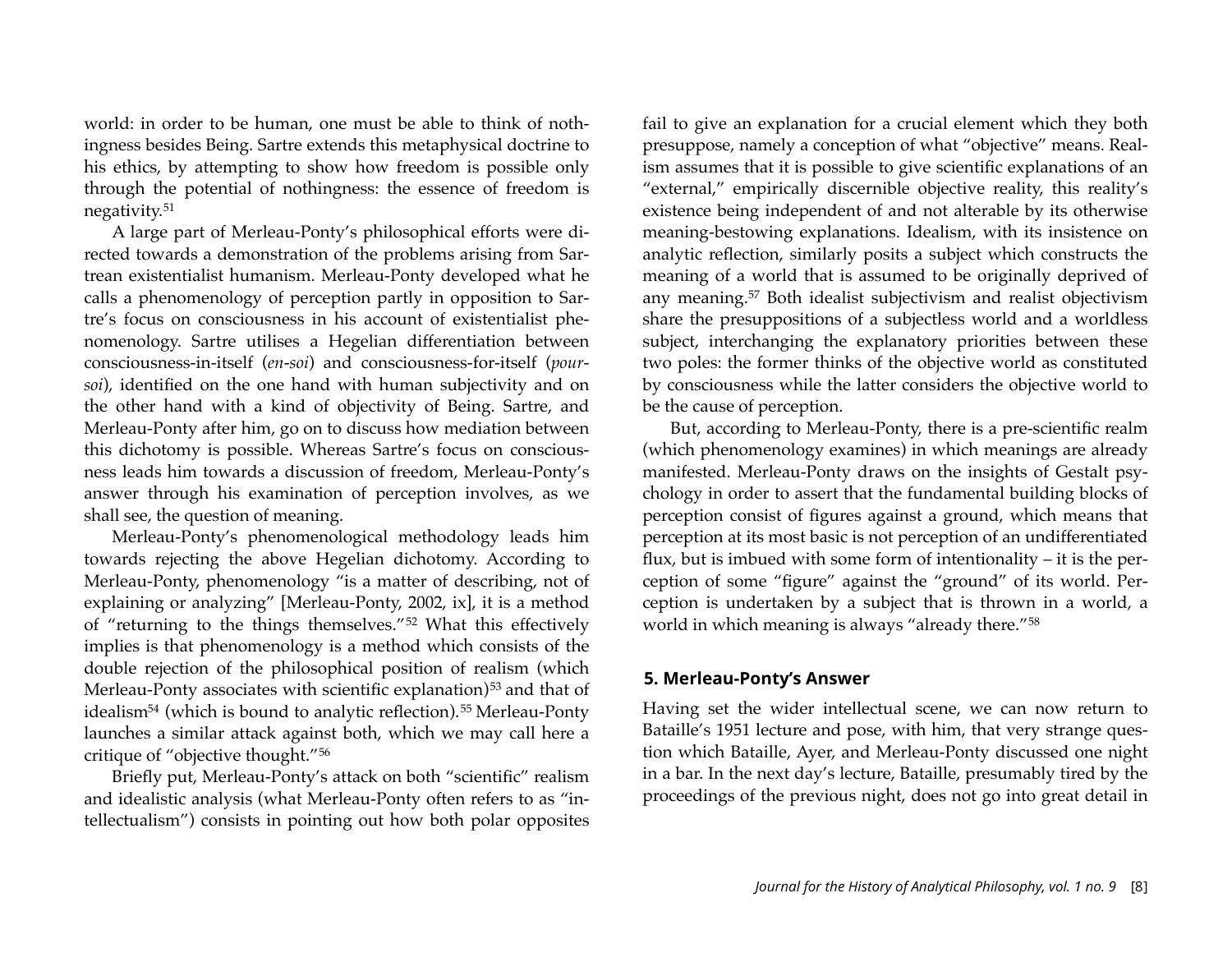the description he gives of the discussion. He only offers us these few words:

We finally fell to discussing the following very strange question. Ayer had uttered the very simple proposition: there was a sun before men existed. And he saw no reason to doubt it. Merleau-Ponty, Ambrosino, and I disagreed with this proposition, and Ambrosino said that the sun had certainly not existed before the world. I, for my part, do not see how one can say so. [Bataille, 1986, 80]

According to Bataille, these four thinkers could not come to an agreement regarding the existence of the sun prior to the evolution of the species *homo sapiens*. The conversation might sound like a parody of what philosophers do when they drink too much (and come up with versions of "if a tree falls in a forest"). Such discussion seems almost only possible outside the academic context, "socially," among friends.

But despite the circumstances and the bizarre nature of the question, there appears to be a degree of severity and even a hint of academic rigor in the undertaking of the above discussion. There are historically sound grounds on which one may trace an outline of the significance of this question for the thinkers involved in its discussion. Its formulation may be sought out in the work of Merleau-Ponty, where he explicitly takes up a view opposed to Ayer's proposition regarding the existence of the sun before men. In his discussion of temporality in the *Phenomenology of Perception*, Merleau-Ponty upholds the seemingly idealist position that "there is no world without a being in the world" [Merleau-Ponty, 2002, 502].<sup>59</sup> In this passage, an imagined interlocutor criticises Merleau-Ponty's theory of temporality by asserting that "the world preceded man, that the earth, to all appearances, is the only inhabited planet, and that philosophical views are thus shown to be incompatible with the most established facts" [Merleau-Ponty, 2002, 502][.60](#page-20-5) Merleau-Ponty proceeds to rebuke his own fictional

criticism of his work by explaining what it means to say that the world did not exist without man.

In order to understand Merleau-Ponty's explanation, we must here first attempt to understand its relation to his double criticism of idealism and realism. It might *prima facie* seem paradoxical that, although what Merleau-Ponty is asserting looks like an idealistic position, it is derived from his own critique of idealism. Of course, his critique of idealism and his critique of realism are inextricably connected, and in this peculiar way his critique of realism, which leads him to a seemingly idealist position, is simultaneously a critique of idealism. Thus one may not misinterpret Merleau-Ponty's assertion as an idealist one at all.

Rather, Merleau-Ponty is here proposing a radical challenge to his position that there is a pre-scientific realm of meaning which scientific explanation must assume (whether or not it accepts its existence or not). If there is such a "lived world" which is imbued with meaning, it is one which is shared by humans only and thus can only be brought into existence along with the existence of humans.<sup>61</sup>

For what precisely is meant by saying that the world existed before any human consciousness? An example of what is meant is that the earth originally issued from a primitive nebula from which the combination of conditions necessary to life was absent. But every one of these words, like every equation in physics, presupposes *our* prescientific experience of the world, and this reference to the world in which we *live* goes to make up the proposition's valid meaning. […] Laplace's nebula is not behind us, at our remote beginnings, but in front of us in the cultural world. What in fact do we mean when we say that there is no world without a being in the world? Not indeed that the world is constituted by consciousness, but on the contrary that consciousness always finds itself already at work in the world. [Merleau-Ponty, 2002, 502]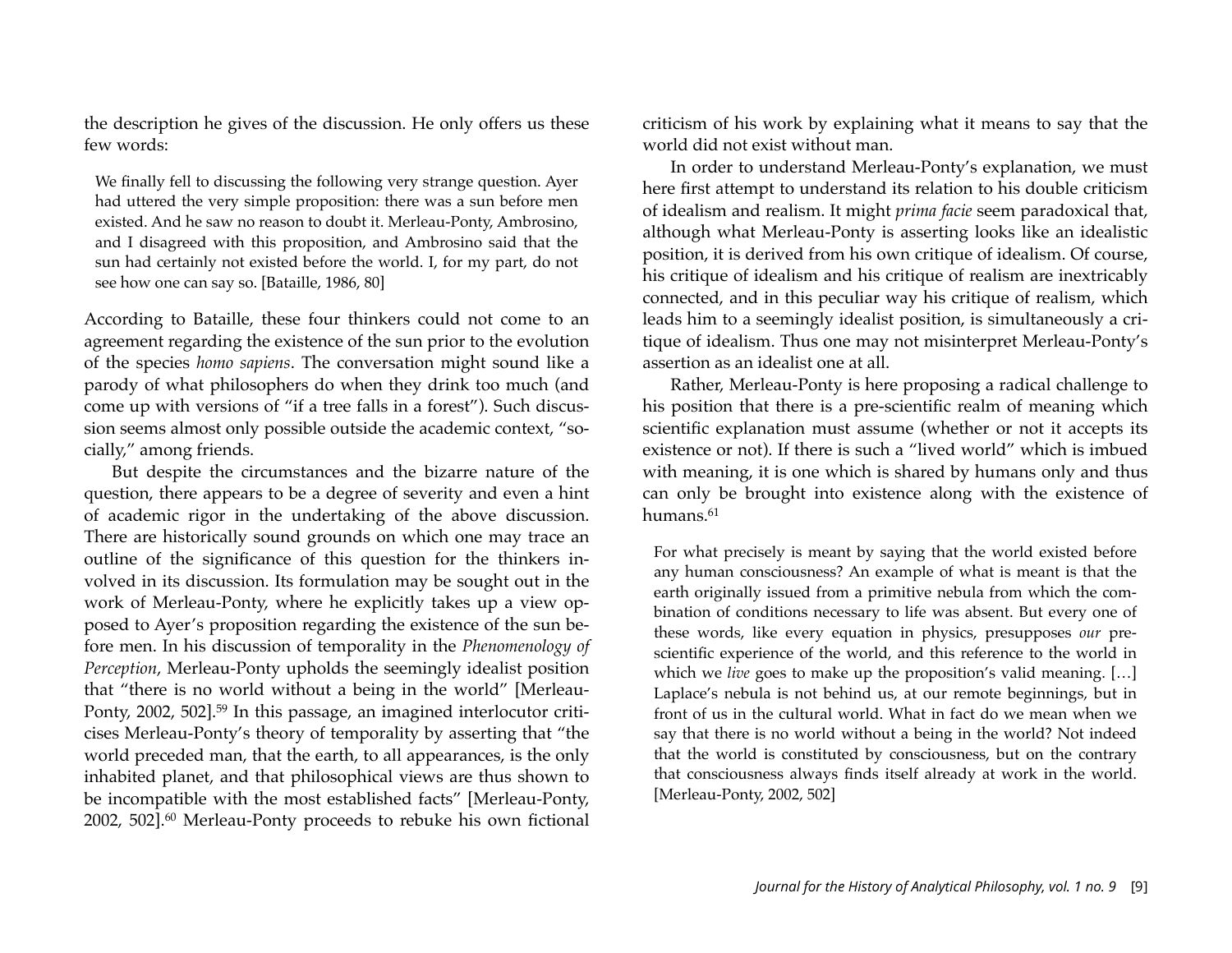Around 30 years later, Ayer takes up the discussion from the Parisian bar again in an article on Merleau-Ponty, by quoting the above passage. Ayer seems puzzled by the fact that Merleau-Ponty accepts the seemingly idealist position they had argued over years  $ago^{62}$  $ago^{62}$  $ago^{62}$  – although he acknowledges that "it is not exactly a return to either absolute or to subjective idealism […] but while solipsism is avoided, the outlook remains anthropocentric" [Ayer, 1984, 225- 226]. Interestingly, he remarks that a possible way to understand Merleau-Ponty's assertion is by showing there to be a surprising conjunction of phenomenology with pragmatism [Ayer, 1984, 226].[63](#page-21-0)

What is even more surprising about Ayer's paper on Merleau-Ponty is that Ayer appears here to deem their purported disputes over matters of principle worthy of philosophical discussion. Leaving aside the dismissal of the Sartrean dichotomy between for-itself and in-itself, for which Ayer excuses Merleau-Ponty,<sup>[64](#page-21-1)</sup> Ayer treats Merleau-Ponty in the same seriously critical manner in which he treats all his other interlocutors in 1984. The ones which are too easily excluded from fair criticism are perhaps Heidegger and Sartre, both of whom he dismisses in almost the same superficial manner in which they had been dismissed in 1936 and 1945.

#### **6. Ayer's Response: The Question of Empiricism**

An earlier response to Merleau-Ponty's position by Ayer may be found in his 1959 presentation to the Aristotelian Society titled "Phenomenology and Linguistic Analysis." Here Ayer presents a fairly critical approach to several key concepts in phenomenology, including the idea of intentionality (which he calls "obscurantist," due to his view that it puts "a number of interesting and difficult problems on one side" [Taylor & Ayer, 1959, 112],<sup>65</sup> though he proceeds to claim that it may in fact be fruitful), the notion of essence, and, most interestingly, Merleau-Ponty's theory of perception.

In criticizing the latter, Ayer claims that the necessity of the "sense object" [Taylor & Ayer, 1959, 114] appearing in a sense-field (what Gestalt Psychology calls a figure appearing against a ground) does not imply a general rejection of an empirical theory of sense-data (i.e. what Merleau-Ponty elsewhere calls "scientific" realism), but rather only of a particular atomistic theory (e.g. Locke's). This is something Merleau-Ponty also claims: Gestalt Psychology is not inherently incompatible with empiricism. Yet if it is accepted by the empiricist, then according to Merleau-Ponty a dilemma arises:

It may well happen that empiricism abandons this atomistic manner of expression and begins to talk about pieces of space or pieces of duration, thus adding an experience of relationships to that of qualities. [...] Either the piece of space is traversed and inspected by a mind, in which case empiricism is abandoned, since consciousness is no longer defined in terms of the impression; or else it is itself given in the manner of an impression, when it becomes just as exclusive of any more extensive co-ordination as the atomistic impression first discussed. [Merleau-Ponty, 2002, 16-17]

Ayer responds by claiming that "even so economical an empiricist as Hume allowed as much as this" [Taylor & Ayer, 1959, 115], namely that impressions must come under concepts. The Humean empiricist, according to Ayer, thinks that the subsumption of impressions under concepts was ultimately explainable as caused by the association of ideas. Ayer claims that Hume's explanation of the subsumption of impressions under concepts led him towards thinking "that forming expectations was just a matter of having images" [Taylor & Ayer, 1959, 115]. Ayer considers the latter thesis to be wrong, because according to Ayer images can only give rise to expectations if they can "function as signs" [Taylor & Ayer, 1959, 115]. Thus, Ayer claims, even for a Humean empiricist perception may be seen as involving intentionality, and describing the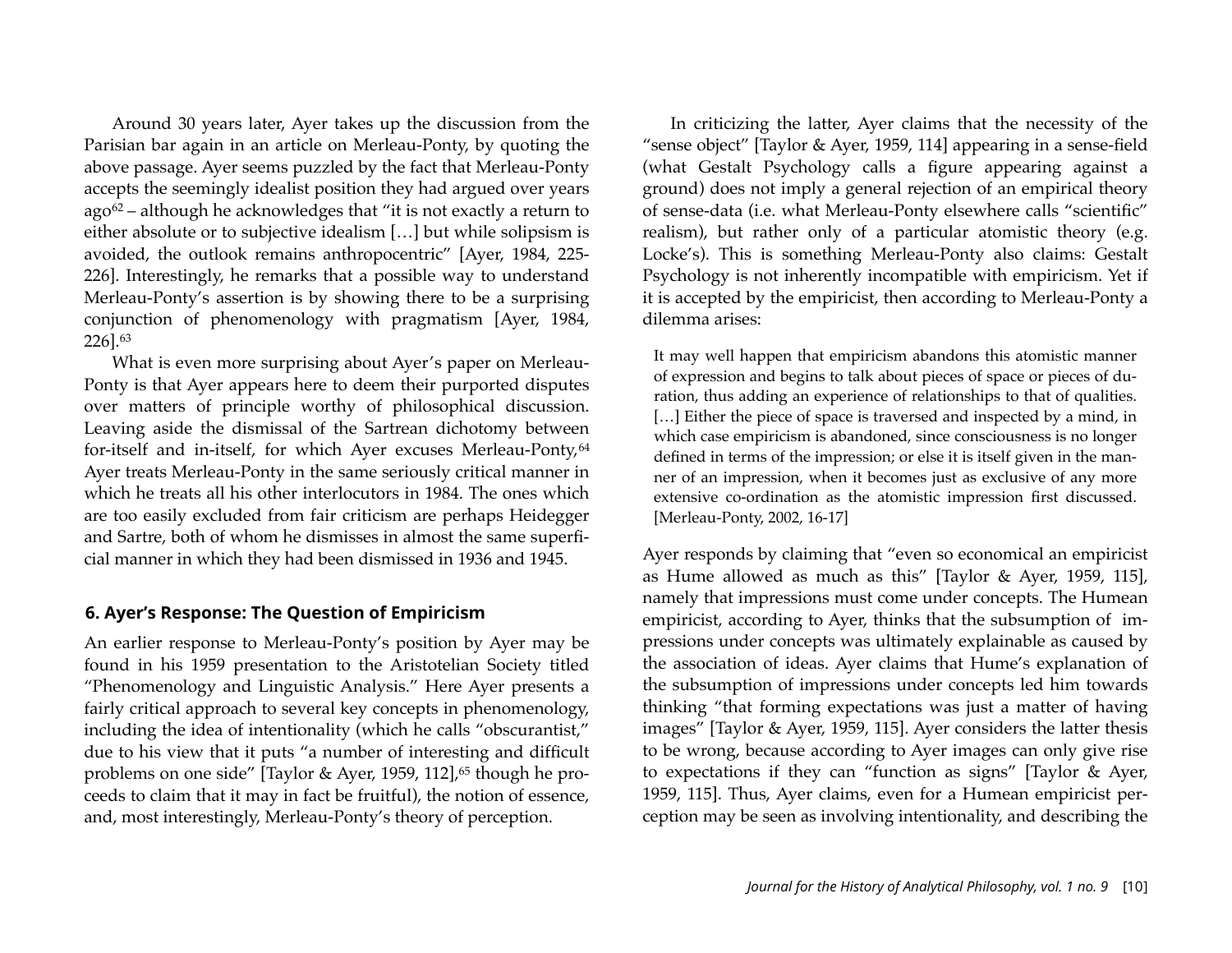exact role intentionality plays in perception will depend on one's understanding of the nature of signs. Ayer claims that in the attempt to understand the nature of signs he finds preferable "a behavioural theory, which would eliminate intentionality" [Taylor & Ayer, 1959, 115].<sup>66</sup> Ayer points out that Merleau-Ponty's phenomenology does not favour the eliminativist approach, thus insisting on the notion of intentionality which Ayer thinks disables its proponent from doing work on the interesting problems which arise from its elimination in favour of behaviourism.

Merleau-Ponty argues that the empiricist needs to turn to memory in order to explain the association of ideas in question.<sup>[67](#page-21-4)</sup> Merleau-Ponty's claim is, roughly, that there is no pure experience of sense-data in the present, but rather the association in question comes through our present experience selectively constituted in reference to our past experience. Ayer notes that Merleau-Ponty considers this circular: in order for memory to allow me to organise my experience, there must be something about the experience itself which allows me to recognise it as associated with some prior experience. In other words, my present experience is organised in such a way as to allow for this association with past experiences. The way to explain this, according to Merleau-Ponty, would be by rejecting the realist version of "objective thought," and recognizing that the association takes place in reference to a horizon of meaning – in other words, that which explains how I associate my present experience to the past is already in the world so that memory may recognise it.

Ayer concedes that Merleau-Ponty is right insofar as he claims that "there is never a sensible chaos" [Taylor & Ayer, 1959, 116], and that it is possible that even the first thing a child experiences is already somehow organised. Yet Ayer insists that even if one acknowledges this claim, this does not imply what Merleau-Ponty claims, namely it does not prove that picking out sense-data from a sense-field is *not* produced by association, nor does it prove that the sense-field (or perhaps, in Merleau-Ponty's terms, the world) is "in any degree a mental creation" [Taylor & Ayer, 1959, 116], since even a mindless computer can perform the kind of selective association in question.

Here we have an extended and serious response to Merleau-Ponty, one which in fact could have opened up an honest exchange between the two philosophers. The issue discussed in 1951 may thus be re-contextualised within the greater framework of replying to Merleau-Ponty's rejection of the "realist" thesis to which empiricism is reduced. Given the state of French philosophy during the fifties, a criticism of empiricism might most potently have been answered from outside France. Unfortunately, Merleau-Ponty's early death in 1961 meant that no such dialogue was to take place.<sup>[68](#page-21-5)</sup>

#### **7. The Abyss Stares Back at Bataille**

This problematises even further what Bataille may have had in mind when, in 1951, he pointed out that:

I should say that yesterday's conversation produced an effect of shock. There exists between French and English philosophers a sort of abyss which we do not find between French and German philosophers. [Bataille, 1986, 80]

Bataille's statement is interesting in that it is the first explicit announcement, in the twentieth century, of the division between Anglophone and Continental philosophy.[69](#page-21-6) Bataille's diagnosis of this gap has been taken by various commentators to refer to a general split between two ways of philosophising, a split which characterises the state of academic philosophy during the twentieth century.[70](#page-21-7) It is clear that it would be a mistake to take Bataille's statement of such a split at face value, without examining the context in which it was made.[71](#page-21-8) For example, when Bataille is refer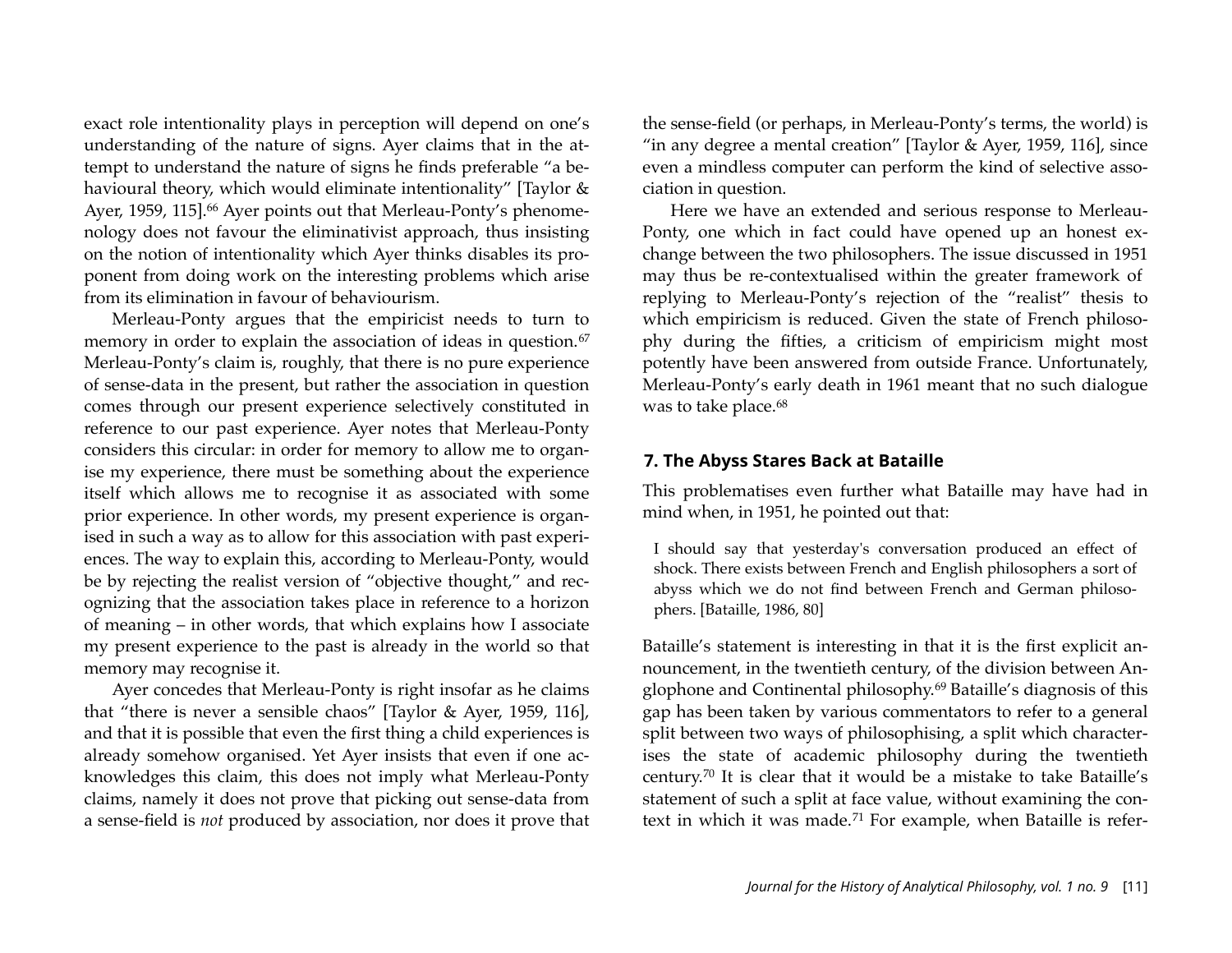ring to German philosophers, he is excluding (perhaps due to ignorance) an array of Germanophone academics who had been forced to flee their homeland during the war and had, by 1951, already widely influenced the state of the Anglophone academic environment. This would include not only the obvious example of the Logical Positivists, but also a variety of academics ranging from the so-called Frankfurt school (with their heavy influence on the "New Left") to Ernst Cassirer.

The affinity between French and German philosophers that Bataille refers to was partly the outcome of the 1929 encounter between German and French philosophers at the Davos *Arbeitsgemeinschaft*. With hindsight one may see his statement as a consequence of the parallel rise to dominance, in both France and Germany, of various offshoots of phenomenological approaches to philosophy which we can place under the banner of existentialism (ranging from Heidegger to Levinas).[72](#page-21-9)

If Bataille is referring to the lack of such a parallel philosophical development in England, his shock should not be diverted towards a general characterisation of a split between national philosophical cultures. One may see Bataille as politely trying to indicate that Ayer's position on the particular subject was formulated in such a way as to constitute that shocking chasm. It may be that Bataille implied that Ayer, being an English philosopher, would have found it impossible to allow himself to share the understanding of a question which French philosophers (or, perhaps, the particular French philosophers present at the bar during that night) took to be ultimately metaphysical. Ayer might have thought that the question had been mistakenly understood as one pertaining to metaphysics.

In any case, Bataille's text indicates to us, if only indirectly, that his formulation of such a statement regarding an "abyss" is to be read with serious caution. This is because Bataille, whether consciously or not, goes on to undermine this statement in at least two ways during his discussion of the previous night. These two ways interconnect in an interesting manner, which we shall see unfolding as we go along.

Firstly, in Bataille's presentation of his own approach to the matter at hand we can find an underlying engagement with Ayer, and perhaps there are also traces of Ayer's approach to philosophy in Bataille's formulation of his argument. Bataille, contrary to Ayer, Merleau-Ponty, and Ambrosino, held that the proposition "there was a sun before men existed" was neither true (as Ayer thought), nor false (as the others thought), but meaningless.

This proposition is such as to indicate the total meaninglessness that can be taken on by a rational statement. Common meaning should be totally meaningful in the sense in which any proposition one utters theoretically implies both subject and object. In the proposition, there was the sun and there are no men, we have a subject and no object [*sic*]. [Bataille, 1986, 80][73](#page-21-10)

Bataille is here arguing that there is something about the proposition at hand (i.e. the fact that it contains an object but not a subject) which renders it meaningless, in the sense that it is neither true as Ayer thinks, nor false as Merleau-Ponty thinks. This strange position adopted by Bataille almost sounds like a bad imitation of some Logical Positivist doctrine, almost as if Bataille were repeating Ayer's (and Carnap's) argument against Sartre! In this way, Bataille seems partly infected by Ayer, even if only in taking the minute step of attempting to imitate Ayer's approach to philosophy by talking of propositions and meaninglessness. Bataille's proposal even seems to resemble the Logical Positivists' verification principle, insofar as it appears to set as a condition for meaningfulness the possibility of verification by a subject. Thus Bataille, having made the statement above regarding the abyss that exists between English and French philosophers, takes a minor plunge into the abyss in order to contradict his own claim. Bataille's fail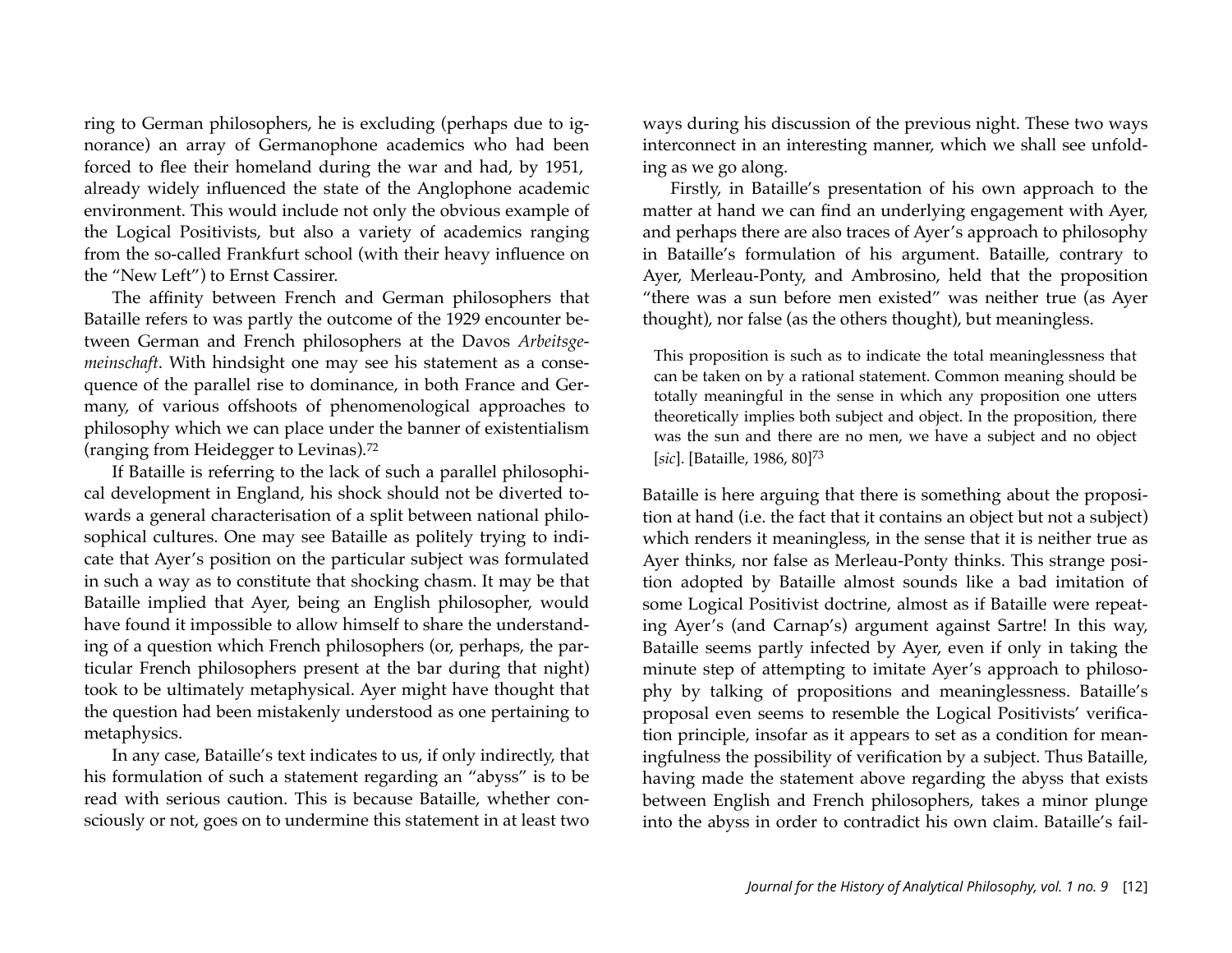ure to imitate Ayer in a philosophically interesting manner could, for some, demonstrate the existence of that abyss.

On the one hand, Bataille, an unlikely follower of Logical Positivism, takes on its language, even if only momentarily. Bataille takes on Ayer's approach and creatively deploys it against Ayer's position. On the other hand, he takes on that language only almost in parody – he only fails to employ it in an appropriate manner. He fails to object to Ayer's proposition from Ayer's point of view.

#### **8. Unknowing the Nothing**

Having attempted his parodic attempt at Logical Positivism, Bataille goes on to dispel the mimetic aspect of his approach, by further exposing his reasons for rejecting the proposition in question.

I am not sure that I have sufficiently clarified the humanly unacceptable character of that proposition according to which there existed something prior to man. I really believe that so long as we remain within the discursive, we can always declare that prior to man there could be no sun. And yet one can also feel troubled, for here is a proposition which is logically unassailable, but mentally disturbing, unbalancing -- an object independent of any subject. [Bataille, 1986, 80-81]

Here, Bataille transforms his previous statement, which made it seem as if the meaninglessness of the proposition is to be derived from something that has to do with its grammatical syntax. Instead, Bataille clarifies that the lack of an object does not imply that the statement is not logically well-formed, but rather that it is "mentally disturbing" and "unbalancing." Bataille's approach starts, here, to become difficult and obscure, particularly as he introduces his concept of "unknowing." The mental disturbance caused by the sun, seen as a subjectless object, is due to this strange function of "unknowing." Our approach to such a proposition is one in which any knowledge is feigned.

It is impossible to consider the sun's existence without men. When we state this we think we know, but we know nothing. This proposition was not exceptional in this respect. I can talk of any object, whereas I confront the subject, I am positioned facing the object, as if confronting a foreign body which represents, somehow, something scandalous for me, because objects are useful. A given object enters into me insofar as I become dependent on objects. One thing that I cannot doubt is that I know myself. Finally, I wondered why I blamed that phrase of Ayer's. There are all sorts of facts of existence which would not have seemed quite as debatable to me. Which means that this unknowing, whose consequences I seek out by talking to you, is to be found everywhere. [Bataille, 1986, 81]

Bataille's concept of "unknowing" is one to which he had devoted a large part of his writings. A quasi-mystical anti-theological idea regarding a kind of "inner" experience, it was an aspect of his thought that Jean-Paul Sartre had focused on in his criticism of Bataille. Sartre's criticism of Bataille, and particularly of this concept of "unknowing" which Bataille seeks to relate to Ayer, is quite important here. Sartre accuses Bataille of being, in summary, a mystic[.74](#page-21-11) The importance of Sartre's charge lies in the fact that the vocabulary employed by Sartre against Bataille closely resembles that which is used by Ayer against Sartre. Sartre's line of argument is remarkably close to that which Ayer takes against Sartre himself.

Mr. Bataille refuses to see that nonknowing remains immanently in thinking. Thinking that thinks that it is not knowing remains thinking. […] The equivalent would be to make nothing into something under the pretext of giving it a name. However, our author goes on to do just that. It is hardly that difficult for him. You and I, we might write "I know nothing" quite sincerely. But let us assume, like Mr. Bataille, I write: "And above all it is 'nothing,' it is 'nothing' that I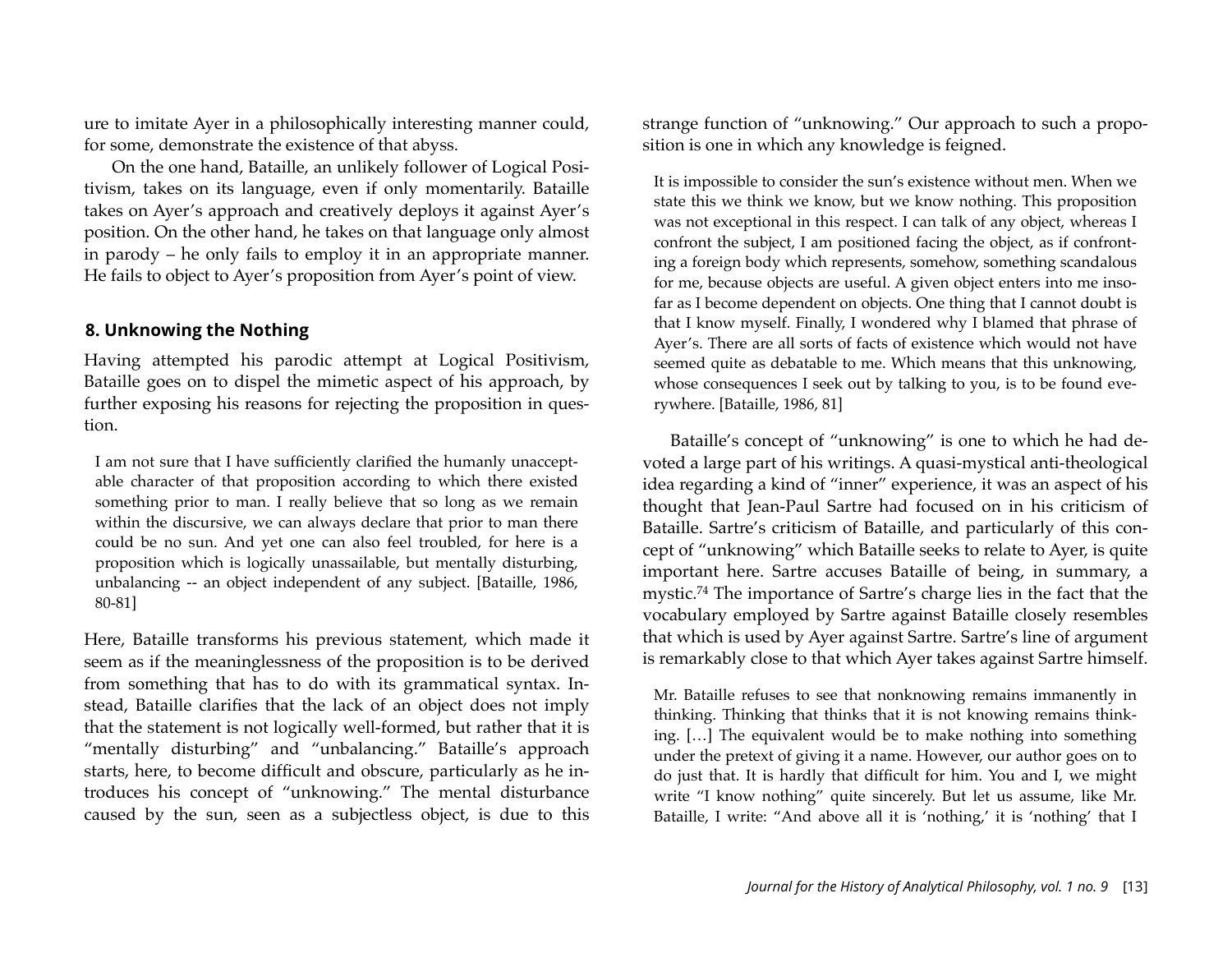know." Here is a nothing that begins to look rather odd: it is detached and isolated, not far from having an existence on its own. For the present it will be enough to call it the unknown and the result will be attained. Nothing is what does not exist at all, and the unknown is what does not exist for me in any way. By naming nothing as the unknown, I turn it into an existence whose essence is to escape my knowing; and if I add that I know nothing, that signifies that I communicate with this existence in some other way than by knowing. [Bataille, 2004, 171]

Here, Sartre is objecting to Bataille's use of the term "nothing" as contradictory. He is claiming that Bataille's "unknowing" or "nonknowing," as a means of communication with some special kind of mystical entity called nothingness, is really the transformation of some cognitive state about something into its contrary. In other words, to think about "unknowing" is to think about something, and consequently it ultimately implies a reification of nothingness.

Sartre had written this in 1943, three years prior to the publication of Ayer's criticism of his own work. Although the similarity of subject-matter to Ayer's approach to Sartre (and Heidegger) is striking, Sartre is not making the radical claim that Ayer is making, namely that the metaphysical use of the term "nothing" is meaningless. Sartre is explicitly attacking what he perceives to be a contradiction in Bataille's text. This, in turn, presupposes that Bataille's use of terms such as "nothing" or "unknowing" is meaningful, and thus can be shown to fall into contradiction. Nevertheless, Sartre's criticism resembles Ayer's initial formulation of Carnap's objection to Heidegger, where he claims that Heidegger "bases his metaphysics on the assumption that 'Nothing' is a name which is used to denote something peculiarly mysterious," relying on "the postulation of non-existent entities" [Ayer, 1936, 36].

Bataille, having been criticised by Sartre on his concept of "unknowing," is thus in the peculiar position of relating this concept to an obscure dialogue with Ayer, who in turn had produced a criticism of Sartre which, had it held water, would cancel the validity of Sartre's commentary on Bataille. The complexity of this relation reveals Bataille's position regarding the "abyss" which separates English and French philosophers to be a troublingly simplified one. In this case, the abyss is not really constituted by a void, but by a complex of mediations and relations which are strangely interwoven into what superficially might appear as an abyss.

Bataille informs us that the outcome of the meeting of the previous night had been a kind of compromise between those present. It is unclear what kind of compromise could be reached regarding such a strange hypothesis. Nevertheless, as the above discussion has shown, even if the encounter between Ayer, Merleau-Ponty, and Bataille (together with Jean Wahl, and in the gleaming absence of Jean-Paul Sartre) initially appeared unlikely, there is a kind of logic at work behind it. What was at first deemed to be the chance encounter of representatives of absolutely heterogeneous cultural and philosophical movements has been shown to rely on a complex web of relations – a web in which the strict dichotomies which had rendered this encounter bizarre at the outset simply have no place. Ayer's modernistic development of Viennese emotivism is not far removed in its outlook from Sartrean existentialist ethics; Merleau-Ponty and his phenomenology turn out not to be incommunicable to a British Logical Empiricist such as Ayer; the polemical exchange between Sartre and Bataille, as it turns out, is not dissimilar to the kind of attitude that Carnap had been perceived by Ayer as having taken against Heidegger a decade earlier.

In 1959, nine years after the meeting between Ayer, Merleau-Ponty, Bataille, and Wahl, three of them (excluding Bataille) were to attend the colloquium titled "La Philosophie Analytique" held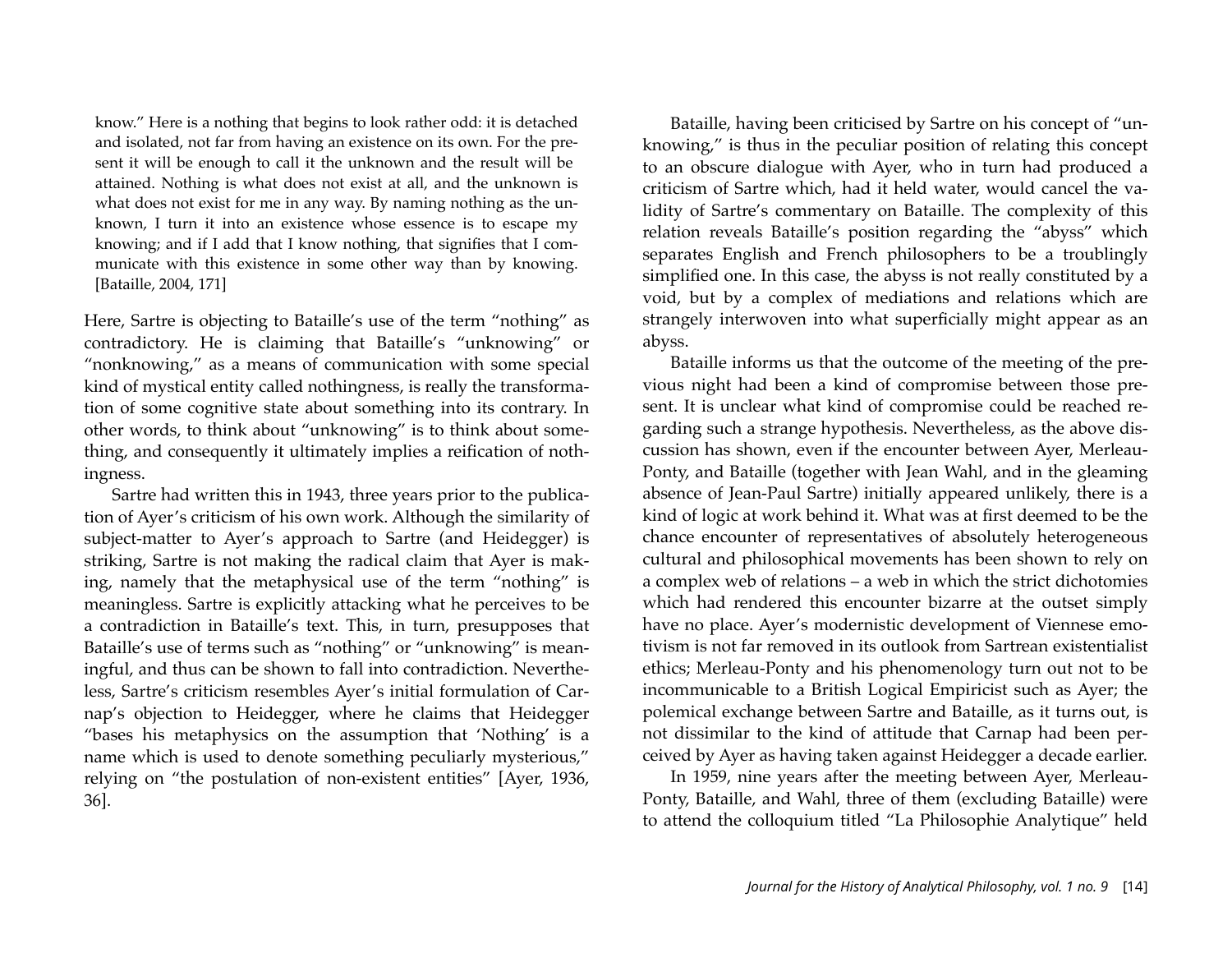at Royaumont abbey. The idea of the "abyss" that Bataille had introduce in 1951 seems to have been familiar to all three, played a central role in formulating the discussions that took place at the colloquium, which later come to be thought of as the *locus classicus* of the divide between analytic and continental philosophy.[75](#page-21-12) Intriguingly, all three philosophers partly contributed to the efforts towards rapprochement. Most famously, Merleau-Ponty suggested the proximity between phenomenology and Oxford linguistic analysis,[76](#page-21-13) a suggestion which Ayer would later confirm.[77](#page-21-14) Yet despite these attempts at rapprochement, or perhaps even due to the assumption of a divide that underlies them, Bataille's problematic notion of an "abyss"[78](#page-21-15) became after Royaumont the metaphilosophical norm that haunts philosophy to this day.

## **Andreas Vrahimis**

University of Cyprus avrahi@hotmail.com

#### **Notes**

<span id="page-15-0"></span>1 Ambrosino, Wahl and Bataille, were members of the *Collège de Sociologie* and possibly also of "Acéphale," the secret society founded by Bataille. It is still unclear which members of Bataille's circle, apart from Bataille, were really members of *Acéphale*. Jean Wahl (1937) did write an article which was published in the *Acéphale* journal, though he most probably did not take part in their meetings. See also [Surya, Fijalkowski & Richardson, 2002, 235-254].

<span id="page-15-1"></span>2 Ayer seems to have been introduced to the Parisian intelligentsia by his various girlfriends. For example, regarding Albert Camus, Ayer remarked that "I don't know his work well, but he and I were friends: we were making love to twin sisters after the war" [Rogers, 2002, 197].

<span id="page-15-2"></span>3 He met Merleau-Ponty through Francette Drin, the sister of his girlfriend Nicole Bouchet de Fareins [Rogers, 2002, 192-193].

<span id="page-15-3"></span>4 Delmer was a British painter and artists' model, famously depicted by Epstein, Picasso, Giacometti, and Bacon. Born Isabel Nicholas, she had married several times, and was later known as Isabel Lambert and Isabel Rawsthorne.

<span id="page-15-4"></span>5 Delmer also had an affair with Bataille; Francis Bacon mentions this in an interview given to the *Paris Match* magazine the year he died (Maubert 1992), in the context of confessing his own love affair with Isabel. On her collaboration with Bataille, see [Bataille, Waldberg, & Lebel, 1995]; [Waldberg & Waldberg, 1992].

<span id="page-15-5"></span>6 See also [Rogers, 2002, 191-206].

<span id="page-15-6"></span>7 [Himanka, 2000]; [Critchley, 2001]; [Reynolds and Chase, 2010, 185].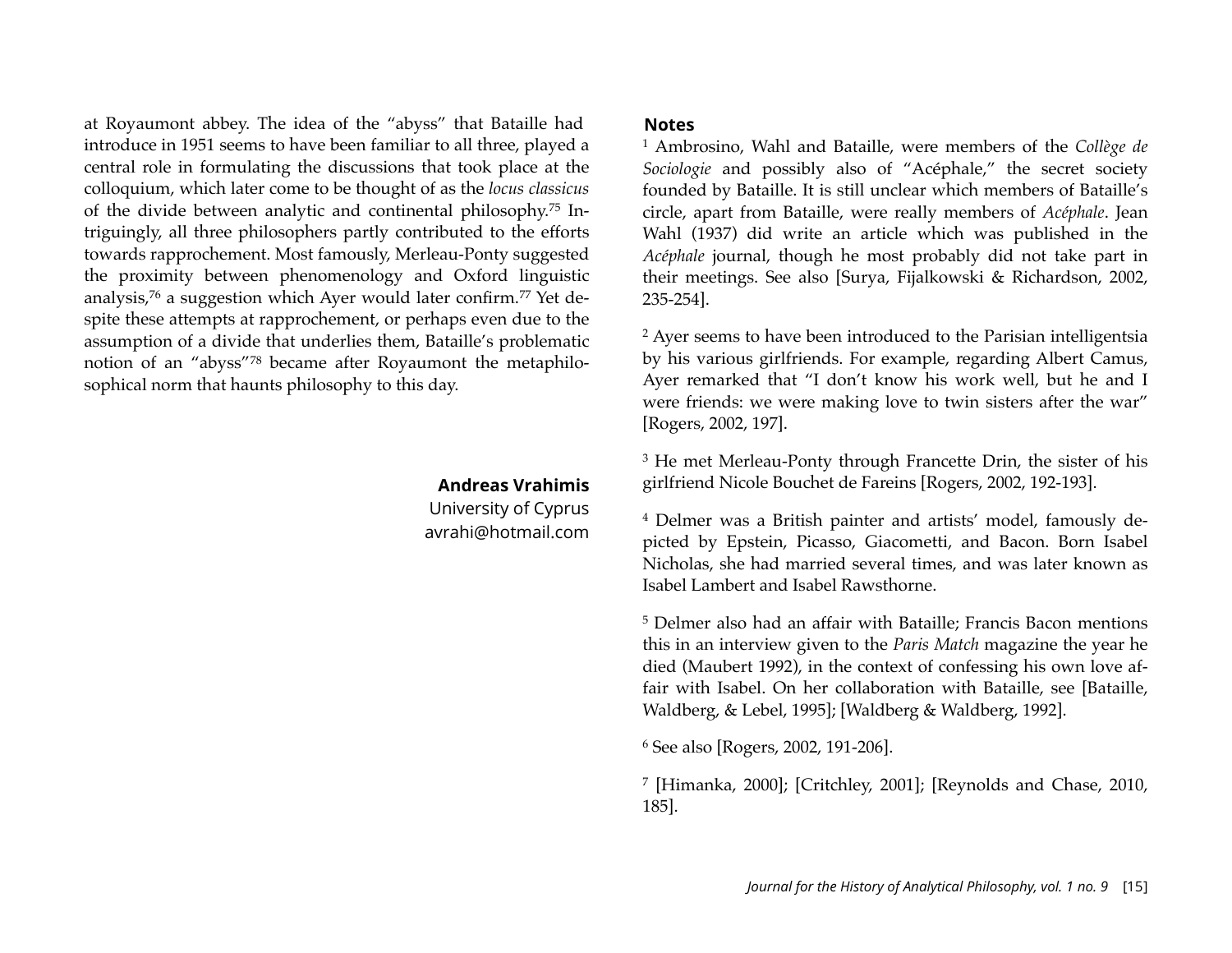<span id="page-16-0"></span>8 Ayer's film criticism was published in the *Nation* (February to May 1942) under the nickname P. H. Rye, an allusion to the Heraclitean *ta panta rhei* (everything flows), as well as the area called Rye in New York, where his children had been evacuated to in the period of 1940-43. See [Ayer, 1977, 259]; [Rogers, 2002, 176].

<span id="page-16-1"></span>9 See [Ayer, 1945]; [Ayer, 1946a]. Ayer went on to write numerous pieces on Sartre: [Ayer, 1946b]; [Ayer, 1948]; [Ayer, 1950]; [Ayer, 1961]; [Ayer, 1967]; [Ayer, 1968]; [Ayer, 1969]; [Ayer, 1984]. Ayer, together with Stuart Hampshire, also participated in a discussion of Sartre's philosophy on BBC radio in 1958.

<span id="page-16-2"></span>10 What is important about these dates is, obviously, the ascent of Hitler to power during this time, which would lead to the gradual dispersal of the Circle. Given these circumstances, the political stance of the Circle was also intensified during these years. It is thus quite surprising that Ayer would later downplay the role of politics in the development of Logical Positivism. See e.g. [Magee, 1982, 119-120].

<span id="page-16-3"></span>11 [Ayer & Honderich, 1991, 209].

<span id="page-16-4"></span><sup>12</sup> According to Ayer, Ryle had explained that "We know roughly what Wittgenstein's doing at Cambridge but we don't know what's happening in Vienna. Go there, find out, and tell us." [Magee, 1982, 128].

<span id="page-16-5"></span>13 Carnap distinguishes between the claim that "*Das Nichts nichtet*" is meaningless, and the claim that it is contradictory because it talks of nothing as if it where something [Carnap, 1959, 71]; the latter case does not require logical analysis for its detection.

<span id="page-16-6"></span>14 Carnap considers ancient scepticism, nineteenth century empiricism and, implicitly, neo-Kantianism as earlier failed attempts to overcome metaphysics [Carnap, 1959, 60].

<span id="page-16-7"></span><sup>15</sup> The term is borrowed from Dilthey, whose student Hermann Nohl had taught Carnap; see [Gabriel, 2003].

<span id="page-16-8"></span><sup>16</sup> "Fichte, Schelling, Hegel, Bergson and Heidegger" [Carnap, 1959, 80]; this excludes "endeavours towards a synthesis and generalisation of the results of the various sciences" [Carnap, 1959, 80].

<span id="page-16-9"></span>17 See e.g. [Friedman, 2000].

<span id="page-16-10"></span>18 See e.g. [Gabriel, 2003].

<span id="page-16-11"></span>19 See e.g. [Rosado Haddock, 2008].

<span id="page-16-12"></span><sup>20</sup> See [Rosado Haddock 2008, 3].

<span id="page-16-13"></span>21 Both Heidegger's dichotomy, and Carnap's appropriation of it, muddle the waters, since the neo-Kantians were not as radically opposed to post-Kantian metaphysics as Heidegger would have them be.

<span id="page-16-14"></span>22 See [Dahms, 2004].

<span id="page-16-15"></span><sup>23</sup> See [Stone, 2006].

<span id="page-16-16"></span>24 See e.g. [Friedman, 2000, 15-21].

<span id="page-16-17"></span>25 See [Kaufer, 2005].

<span id="page-16-18"></span>26 See [Friedman, 2000, 8].

<span id="page-16-19"></span>27 In other words, whereas in 1931 when Carnap published the article Hitler had not yet come to power, by 1936 and the publication of *Language, Truth, and Logic*, Heidegger had already failed in his attempt at becoming the official philosopher of Nazism.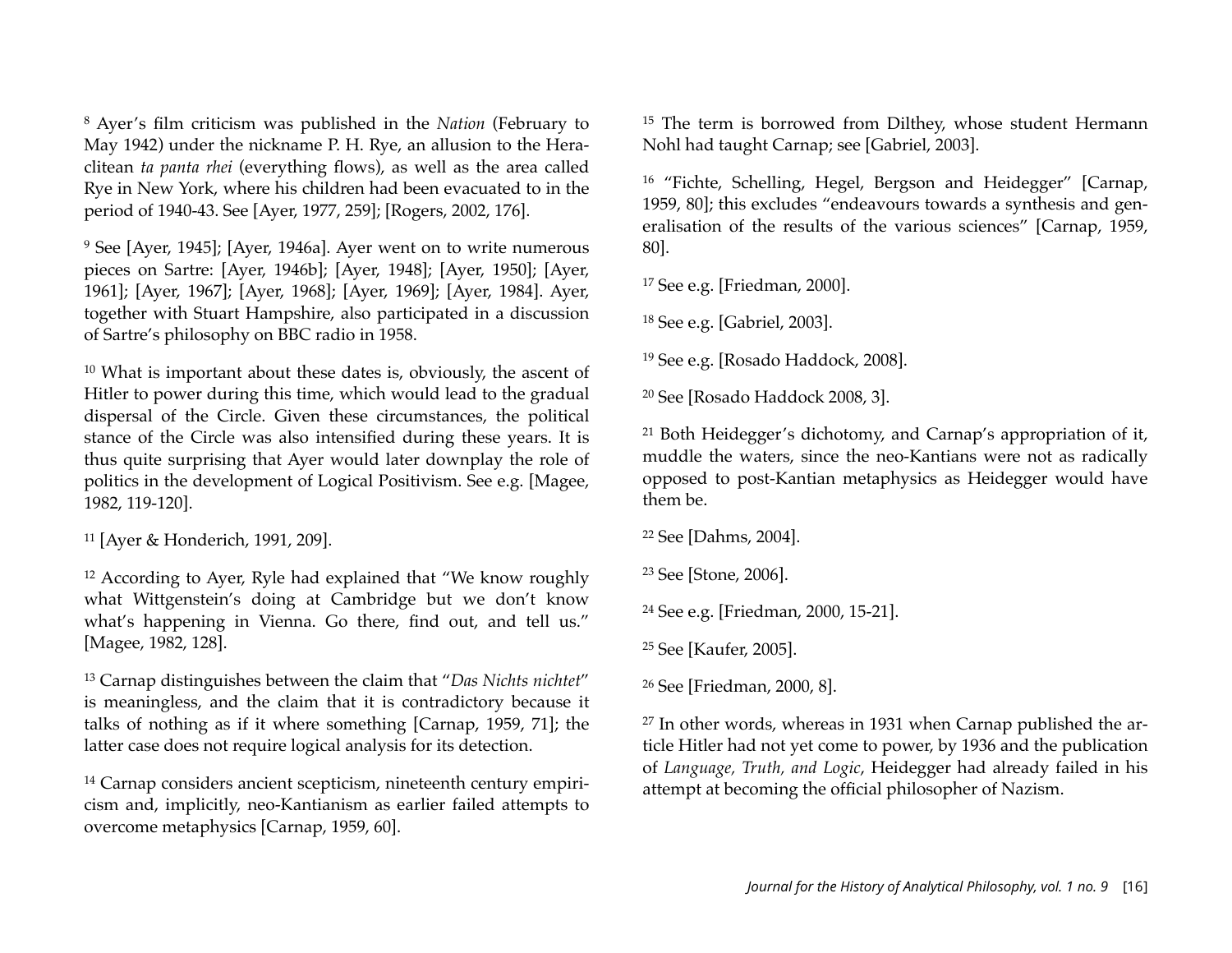<span id="page-17-0"></span>28 This was despite Wittgenstein's now famously sympathetic remarks on Heidegger, most likely produced under the influence of Ryle's partly sympathetic (and partly polemical) 1929 review of *Sein und Zeit* for *Mind*.

#### <span id="page-17-1"></span>29 See [Carnap, 1959, 80].

<span id="page-17-2"></span>30 Russell's import of Meinong into an Anglophone context led to the use of the phrase Meinongian to mean, among other things, someone who thinks "nothing" is a name, a view which, as Oliver shows, was closer to those held by early Russell [Oliver, 1999, 263- 264] than by Meinong [Oliver, 1999, 265-267].

<span id="page-17-3"></span>31 E.g. [Friedman, 2000], [Gabriel, 2003], [Stone, 2006].

<span id="page-17-4"></span>32 Heidegger's project of the *Destruktion* of metaphysics was announced at Davos [Heidegger, 1997, 192], in Carnap's presence, while prior to this we find talk of Being rather than nothing being at the basis of Heideggerian fundamental ontology. Contrary to Ayer who seems to imply the opposite, Carnap followed Heidegger's clue in placing him in a post-critical, i.e. non-traditional, line of "European" metaphysicians [Carnap, 1959, 80].

<span id="page-17-5"></span>33 Ayer draws a line between religiously-minded Heideggerian phenomenology and Sartrean atheistic existentialism, being perhaps more sympathetic to Sartre than to Heidegger precisely because of his disagreement with the latter on the moral implications of his claims. For example, he claims that "Sartre is not so ponderous as Heidegger, but his method is basically the same. On the subject of time and negation he follows Heidegger closely, though without the extravagancies of the 'clear night of the nothing.' But he has some views of his own [...]" [Ayer, 1969, 214]. Ayer is ambiguous on the difference between Sartre's concept of nothingness and Heidegger's. Although he appears, as late as 1969, to bundle them together, in a later text, perhaps catching up with Sartre scholarship, he claims that Heidegger's "*Das Nichts selbst Nichtet*" ("the nothing itself nothings") was "mistranslated by Sartre […] as '*le néant se néantisé*' ('the nothing negates itself)" [Ayer, 1984, 229].

<span id="page-17-6"></span>34 See [Rée, 1993]. As Rée points out, the quintessential work of British existentialism was Colin Wilson's 1956 *The Outsider*.

<span id="page-17-7"></span>35 A discussion of the relation between these two philosophical movements and modernism (in which the title of modernism is claimed for the Logical Positivists) is given in [Quinton, 1982].

<span id="page-17-8"></span>36 E.g. [Sartre, 1946].

<span id="page-17-9"></span><sup>37</sup> A review of the fundamental points of agreement between positivistic and existentialist approaches to ethics is given in [Meyerhoff, 1951]. See also [Wiggins, 1988].

<span id="page-17-10"></span>38 The radical separation between Sartre's work in *Being and Nothingness* on metaphysics and the philosophy of mind on the one hand and his ethics on the other, is perhaps more problematic than Ayer found it to be; see [Glendinning, 2007, 100-118].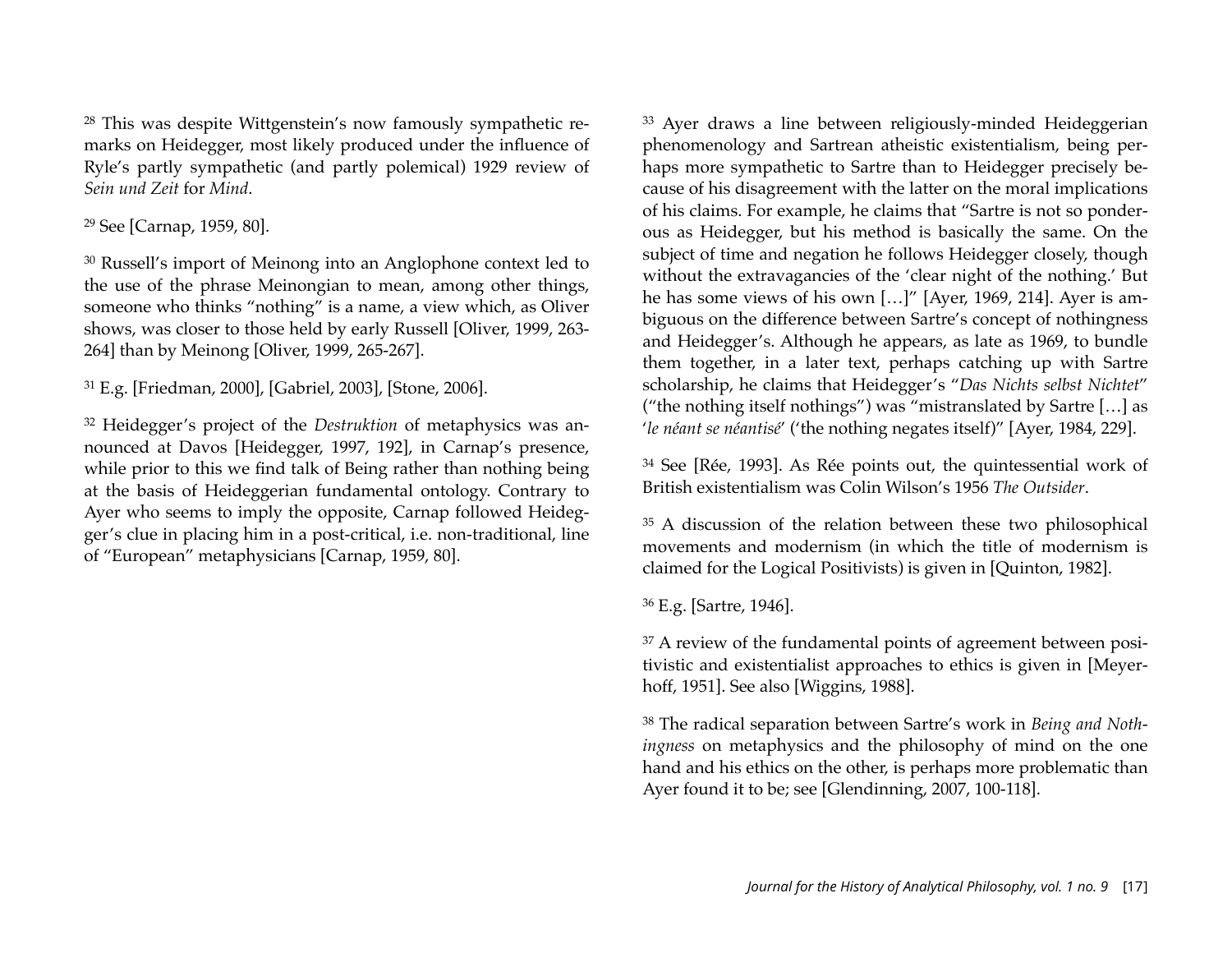<span id="page-18-0"></span>39 A concise polemic against Ayer's criticisms may be found in [Knight, 1958, 190].

<span id="page-18-1"></span>40 The critique of Sartre's concept of nothingness as nonsensical is only one of the criticisms which Ayer, in 1944, levelled against Sartre's doctrine. He also objects to Sartre's use of Husserlian intentionality [Ayer, 1945, 13] and more generally to his distinction between *l'en-soi* (which he translates as "object-in-itself" opposing it to Kant's "thing-in-itself") and *le pour-soi* [Ayer, 1945, 12-15] with its consequent account of sincerity and *mauvais-foi* [Ayer, 1945, 16- 18]. Also, following his critique of Sartre's account of the Nothing, Ayer dismisses Sartre's account of temporality [Ayer, 1945, 20-26]. It is interesting to note that Ayer's criticism of the Sartrean account of temporality based on his objection to Sartre's use of "nothing" is very much in parallel with the debate between Ayer and Merleau-Ponty which is discussed in the following pages. Ayer believes that, since Sartre's conception of nothingness is nonsensical (and since his distinction between *l'en-soi* and *le pour-soi* is not sustainable), then Sartre cannot meaningfully distinguish between a temporality which exists for *le pour-soi* only, and *l'en-soi* which does not occupy any temporal realm. Merleau-Ponty also criticised Sartre's distinction between *l'en-soi* and *le pour-soi*, although along different lines than those taken by Ayer. Merleau-Ponty's account of temporality is one which is at least partly a consequence of his criticism of Sartre's dichotomy.

<span id="page-18-2"></span>41 A similar use of Carnap and Lewis Carroll is made by Quine in his *Word and Object* [Quine, 1960, 133], where he also links this confusion regarding the use of the word nothing to Plato's *Parmenides* and to Hume's unsympathetic interpretation of Locke's defence of universal causality. As in Ayer's use, this further complicates what Carnap's argument is taken to imply, since the cases Quine discusses are quite distinct from that of Heidegger. Whereas for example Hume's interpretation of Locke concerns the use of "nothing" where a contradiction ensues if nothing is considered as something, [Heidegger, 1998, 85] is well aware of this contradiction, and in fact [Carnap, 1959, 71] distinguishes between nonsense and absurdity when he accuses Heidegger of uttering nonsense.

<span id="page-18-3"></span>42 See [Richmond, 2002].

<span id="page-18-4"></span>43 [Manser, 1961], perhaps confused by Ayer's formulation of his objection, claims that Sartre could not have made the elementary *contradiction* (i.e. the mistake of confusing nothing for something) which Ayer attributes to him.

<span id="page-18-5"></span>44 There is, of course, a fundamental difference between Sartre and Heidegger's accounts of nothingness, which eventually leads to their dispute over humanism. It is perhaps important here to note that Sartre's criticism of Heidegger's use of nothing amounts to the claim that Heidegger treats nothing as if *it* did something (rather than man, who is the real doer according to Sartre).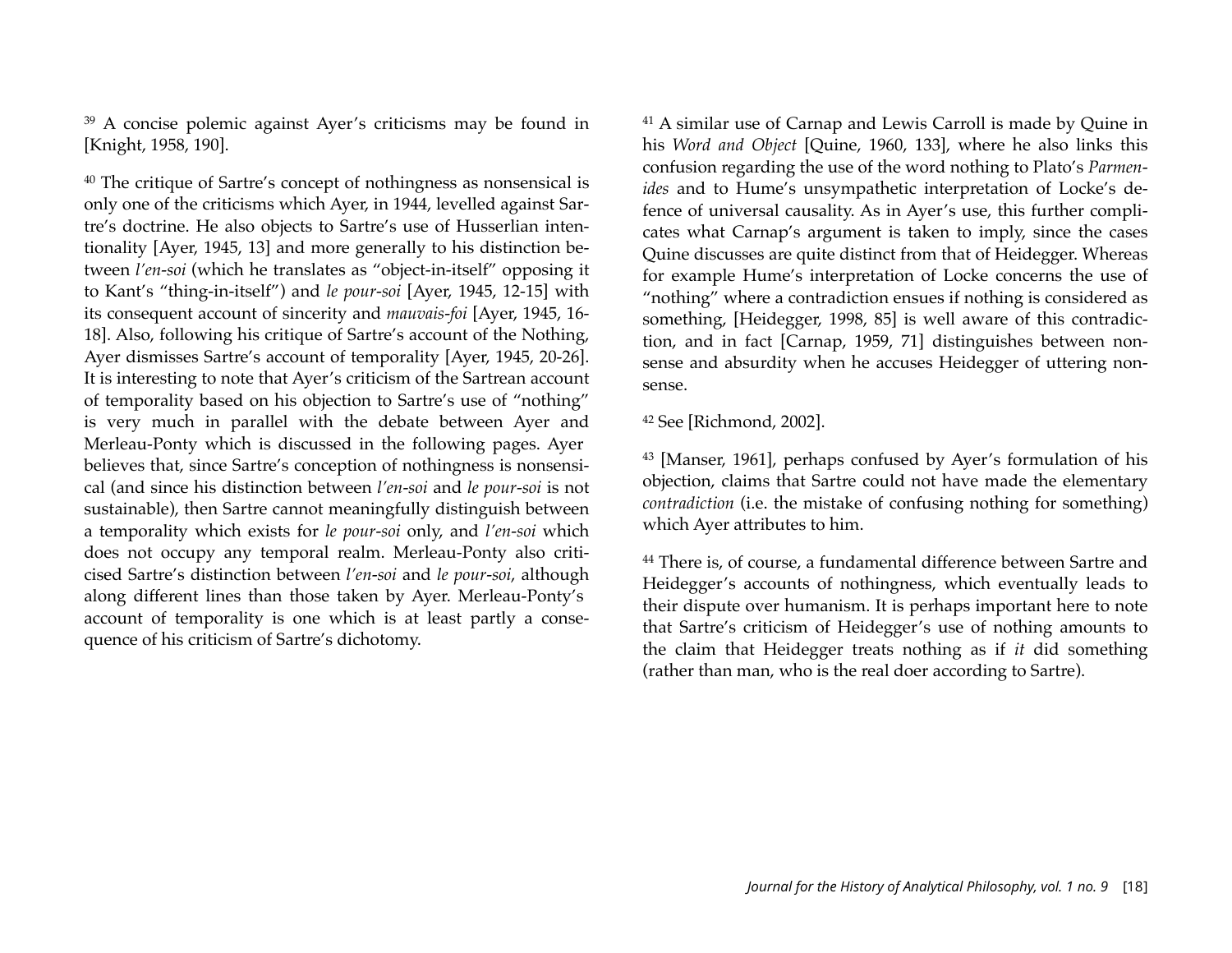<span id="page-19-0"></span>45 Ayer's review was summarised by [Acton, 1947, 164]. To an extent the effect was negative; for example C. A. Mace wrote a highly polemic review of P. J. R. Dempsey's 1950 *The Psychology of Sartre*, in which Sartre is ridiculed (see [Rée, 1993, 14]), while in 1954, Russell included "The Existentialist's Nightmare: The Achievement of Existence" [Russell, 1954, 36-39] in a collection of quasisatirical stories.

<span id="page-19-1"></span>46 See e.g. [Murdoch, 1953]; [Warnock, 1965]; [Plantinga, 1958]. According to Murdoch, Ayer is (despite not claiming the title) an existentialist as much as Sartre, the common characteristic being "the identification of the true person with the empty choosing will" [Murdoch, 2001, 34]. Collini calls him "*plus Existentialiste que l' Existentialiste*" [Collini, 2006, 398].

<span id="page-19-2"></span>47 Gilbert Ryle had previously compared Husserl's philosophical endeavours to the early work of Moore and Russell, as well as Frege; see [Ryle, Hodges and Acton, 1932]; [Ryle, 1971]. Similar views were expressed by T. E. Hulme as early as 1915 [Hulme, 1915, 187] and [Hulme, 1916]. It is not clear whether Ayer had already come to such a conclusion independently in 1951; it is possible that he learned that forms of analytic philosophy might be related to phenomenology from the 1958 Royaumont colloquium. He expressed a similar view in 1959, when he argued that linguistic analysis is comparable to phenomenology [Taylor and Ayer, 1959, 121-123].

<span id="page-19-3"></span>48 Nevertheless, this is not altogether true; Ayer's attempts at criticising Merleau-Ponty's views [Taylor and Ayer, 1959]; [Ayer, 1984] are much more detailed, sustained (and perhaps plausible) than his all too quick attacks on Heidegger.

<span id="page-19-4"></span>49 Ayer comes close to this point when he notes that Merleau-Ponty's quasi-idealistic thesis (i.e. the position over which the two were arguing in 1951) is a form of anthropocentrism [Ayer, 1984, 225-226], which he also links to pragmatism; unfortunately, Ayer in 1984 does not elaborate on the relation of this thesis to the Heidegger-Sartre dispute which he had earlier rejected as nonsense.

<span id="page-19-5"></span>50 Heidegger's letter [Heidegger, 1998, 239-276], written to Jean Beaufret in 1946, was published in 1947.

<span id="page-19-6"></span><sup>51</sup> Sartre's quite elaborate conception of nothingness exceeds the bounds of this study. A more complete introduction, followed by an account of Merleau-Ponty's criticism of Sartre's humanism, is given in [Descombes, 1980, 48-74].

<span id="page-19-7"></span>52 See [Taylor and Ayer, 1959, 123-124].

<span id="page-19-8"></span>53 Merleau-Ponty correlates the notion of "scientific explanation" with both the metaphysical position of realism, and more generally with empiricism (though he does acknowledge that empiricism leads to idealism); see e.g. [Priest, 2003, 90-92]; [Martin, 2003]; [James, 2007]. Empiricism is connected with what Merleau-Ponty calls realism insofar as it holds that a world that exists independently of any subject is the cause of perceptual experience.

Note that [Merleau-Ponty, 2002, 27] explicitly refers to the Vienna Circle's atomism as an example of empiricism.

<span id="page-19-9"></span>54 By this Merleau-Ponty has been seen as responding to Neo-Kantian idealism as primarily developed in France by Léon Brunschvicg. See e.g. [Flynn, 2004].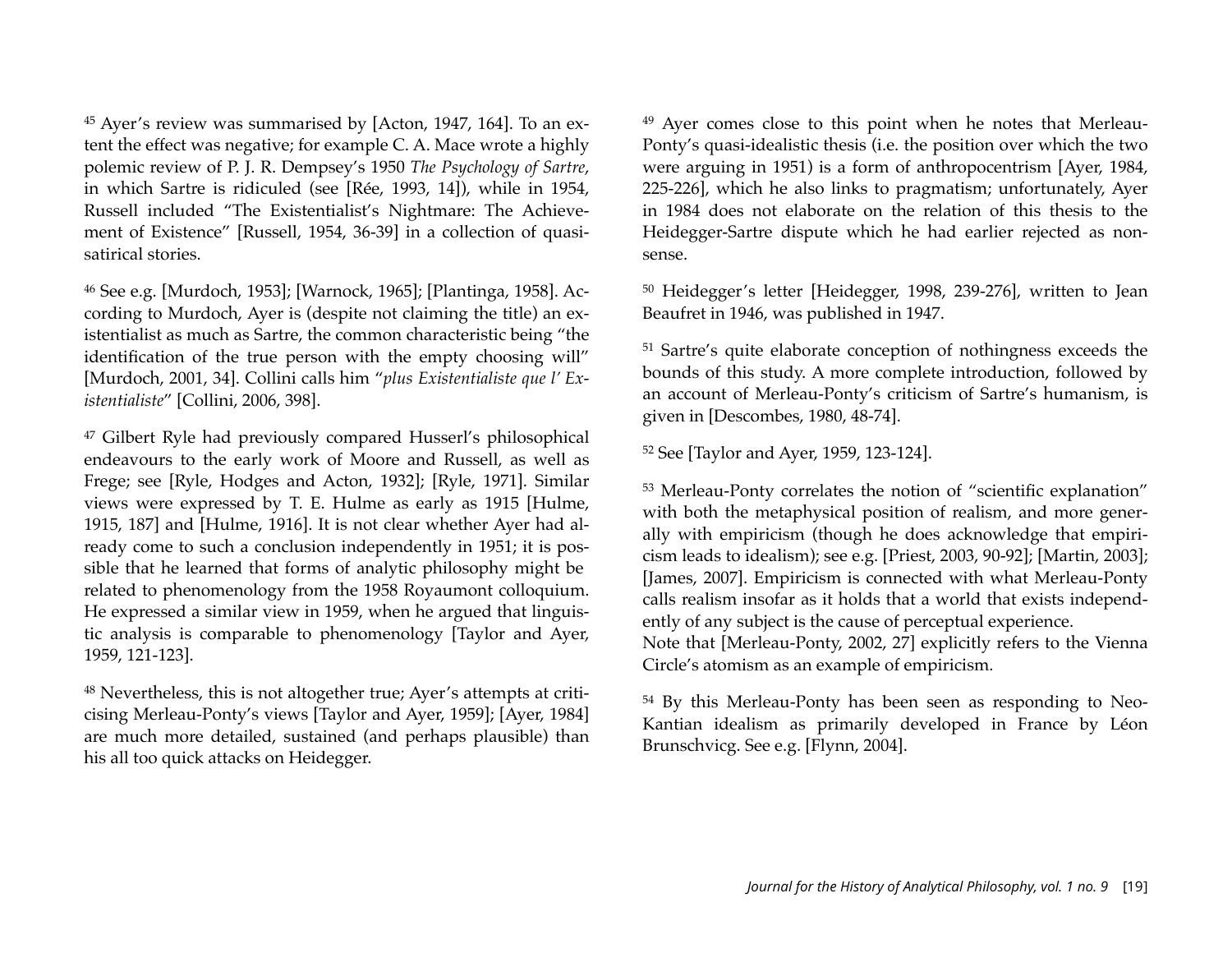<span id="page-20-0"></span>55 The *aporia* between realism and idealism was one that played a central role in shaping the phenomenological tradition, particularly since the early Husserl thought phenomenology overcame this metaphysical issue; see [Zahavi, 2003]. Heidegger and Carnap, both students of Husserl, similarly saw this *aporia* as a paradigmatic pseudoproblem. By contrast, Merleau-Ponty did not reject the problem itself, but rather the opposed theses associated with it. The drive towards rejecting metaphysics may be seen to derive from nineteenth century science, from Fourier to Mach and beyond, and its move away from claims as to the ultimate reality of its objects. Thus it is strange that Merleau-Ponty associates scientific explanation with realism, given the actual rejection of such a view by scientists (who came closer to his own middle-ground between realism and idealism).

<span id="page-20-1"></span>56 See [Hammond, Howarth & Kent, 1995, chapter 5].

<span id="page-20-2"></span>57 Merleau-Ponty attempts to show the limitations of the idealistrealist dilemma by offering an account of "embodied subjectivity." He finds the question of embodiment interesting precisely because he sees the body as a site which is neither in consciousness nor for it, neither subject nor object, but in between this bi-lateral opposition. Husserl's attempt to describe the body in terms of an "ownness sphere" is not the strongest aspect of his phenomenology. Heidegger's criticism of Husserl's assumption of a pure consciousness opens up a path away from the purity of subject and object. Thus it becomes Merleau-Ponty's task to follow this path, and to offer a phenomenological description of a consciousness that is not "pure," but embodied.

<span id="page-20-3"></span>58 Baldwin claims (albeit very briefly) that this theory of meaning is made redundant by the discussions of meaning from Logical Positivism to Putnam and Kripke; see [Merleau-Ponty & Baldwin, 2004, 20].

<span id="page-20-4"></span>59 Note here that talk of a "world" (both by Merleau-Ponty and Sartre) refers to an anthropocentric concept, a *human* world.

<span id="page-20-5"></span>60 Merleau-Ponty subscribes to a species of phenomenological presentism, i.e. the view according to which one may only understand time from the inside, as it is lived. Merleau-Ponty uses the image of a boat floating in a river: from the perspective of the traveller, there is a kind of deceivingly non-moving horizon (analogous to the distant past) which is contrasted with the visible motion of the nearby scenery (analogous to the movement towards the future). The past and the future are only accessible from the point of view of the present and do not exist independently of that perspective. This, in turn, implies that without such a perspective, there could be no meaningful reference to past or future time – there could be no "objective" past out there that existed prior to a being-in-the-world for which it would be meaningful. See also [Romdenh-Romluc, 2009, 218-250].

<span id="page-20-6"></span>61 This is also Merleau-Ponty's criticism of Sartrean humanism, with its assumption of a strict dichotomy between being-for-itself and being-in-itself, in which the former only is identified with what is properly human.

<span id="page-20-7"></span>62 Ayer's puzzlement is undertaken in the context of his criticism of Merleau-Ponty's account of temporality [Ayer, 1984, 224-226]. Ayer employs here the idea of two types of time series, (a) one in which events are related by being either before or after one another and (b) one in which events are related in terms of past, present and future; this idea may be originally found in [McTaggart, 1908]. Merleau-Ponty points out that series (b) is always relative to the temporal position of a subject. Ayer's criticism consists in pointing out that series (a) need not be so. This, for Ayer, renders the "idealist thicket" [Ayer, 1984, 224] into which Merleau-Ponty is led redundant.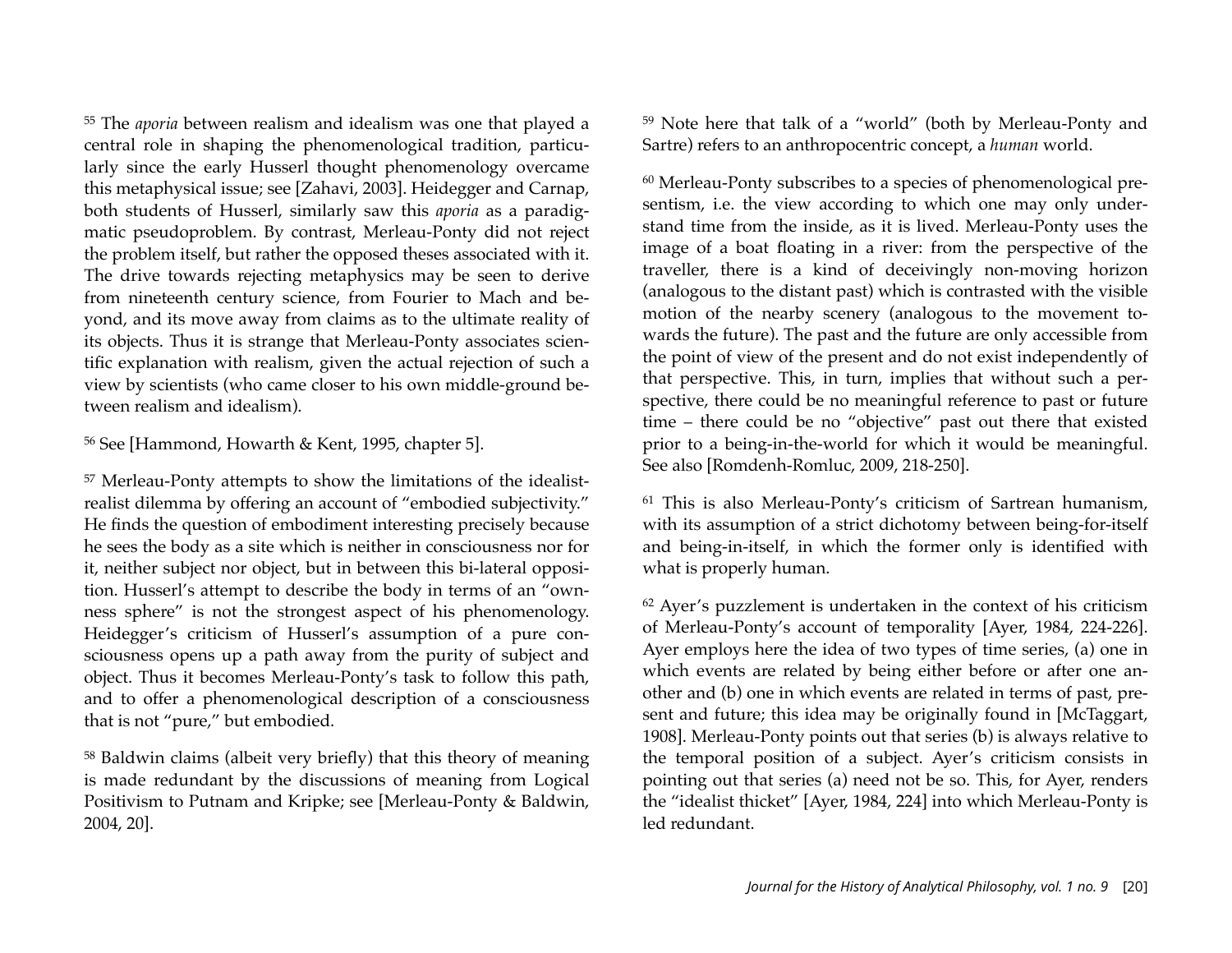<span id="page-21-0"></span>63 Wahl, who was an important "existentialist," introduced pragmatism and early analytic philosophy to France; see [Wahl, 1925]; [Wahl, 1932].

<span id="page-21-1"></span><sup>64</sup> "The depth of this distinction may be questioned, but the fact that he frames it in these terms does not diminish the force of Merleau-Ponty's argument" [Ayer, 1984, 220].

<span id="page-21-2"></span>65 See also [Carman, 2007] for comparison of analytic and continental notions of intentionality.

<span id="page-21-3"></span><sup>66</sup> Ayer is here replying to Taylor's exposition of the phenomenological view that "perception is a kind of behaviour" [Taylor and Ayer, 1959, 96], i.e. that it is active. Taylor contrasts this phenomenological view with the empiricist view of perception as passive, whereby impressions acquire their significance by association "in the sense of a physiologically-defined stimulus" [Taylor and Ayer, 1959, 96]. Taylor sees empiricism as aligned with a problematic behaviourism; Ayer concedes that behaviourism "faces obvious difficulties, but I am not so easily persuaded by Mr. Taylor that they are insuperable" [Taylor and Ayer, 1959, 115].

<span id="page-21-4"></span>67 See [Merleau-Ponty, 2002, 17-18].

<span id="page-21-5"></span>68 In 1961, Merleau-Ponty gave a lecture (hitherto unpublished) at Manchester on the subject of Wittgenstein's philosophy [Mays & Brown, 1972, 20].

<span id="page-21-6"></span>69 It is followed, a year later in Britain, by a brief statement made in a review of Croce's *My Philosophy* by Isaiah Berlin, who claims that "no student of contemporary philosophy, however superficial, can fail to observe that it is divided by a chasm which divides the main portion of the continent of Europe on the one hand, from the Anglo-American world with its Scandinavian, Austrian and Polish intellectual dependencies" [Berlin, 1952, 574]. Note the similarity in the imagery involved ("chasm," "abyss"), as well as the closeness of the dates; this might imply that Ayer had been Berlin's source. See [Rée, 1993].

<span id="page-21-7"></span><sup>70</sup> See [Himanka, 2000] and [Critchley, 2001, 35-36].

<span id="page-21-8"></span>71 One phenomenon related to Bataille's claim is the lack of imports of French books into England during the Second World War; see [Acton, 1947]. (Note that Acton, in giving a survey of at least 8 years in which French philosophy had been neglected in England, cites Ayer's criticism of Sartre in *Horizon* – but no other authors critical of Sartre.)

<span id="page-21-9"></span>72 But see [Gutting, 1999, 3].

<span id="page-21-10"></span>73 The text, most likely a transcription of Bataille's lecture, seems to either make an error or fall into contradiction here – Bataille most likely intended to claim that the sun is not a subject, but an object.

<span id="page-21-11"></span>74 See [Sartre, 1975]. See also [Heimonet, 1996]; [Hollywood, 2002, 25-36].

<span id="page-21-12"></span>75 See [Glendinning, 2006, 70].

<span id="page-21-13"></span>76 See [Merleau-Ponty, 2005, 65-68].

<span id="page-21-14"></span>77 See [Taylor and Ayer, 1959, 121].

<span id="page-21-15"></span>78 "Gulf" was the preferred term at Royaumont.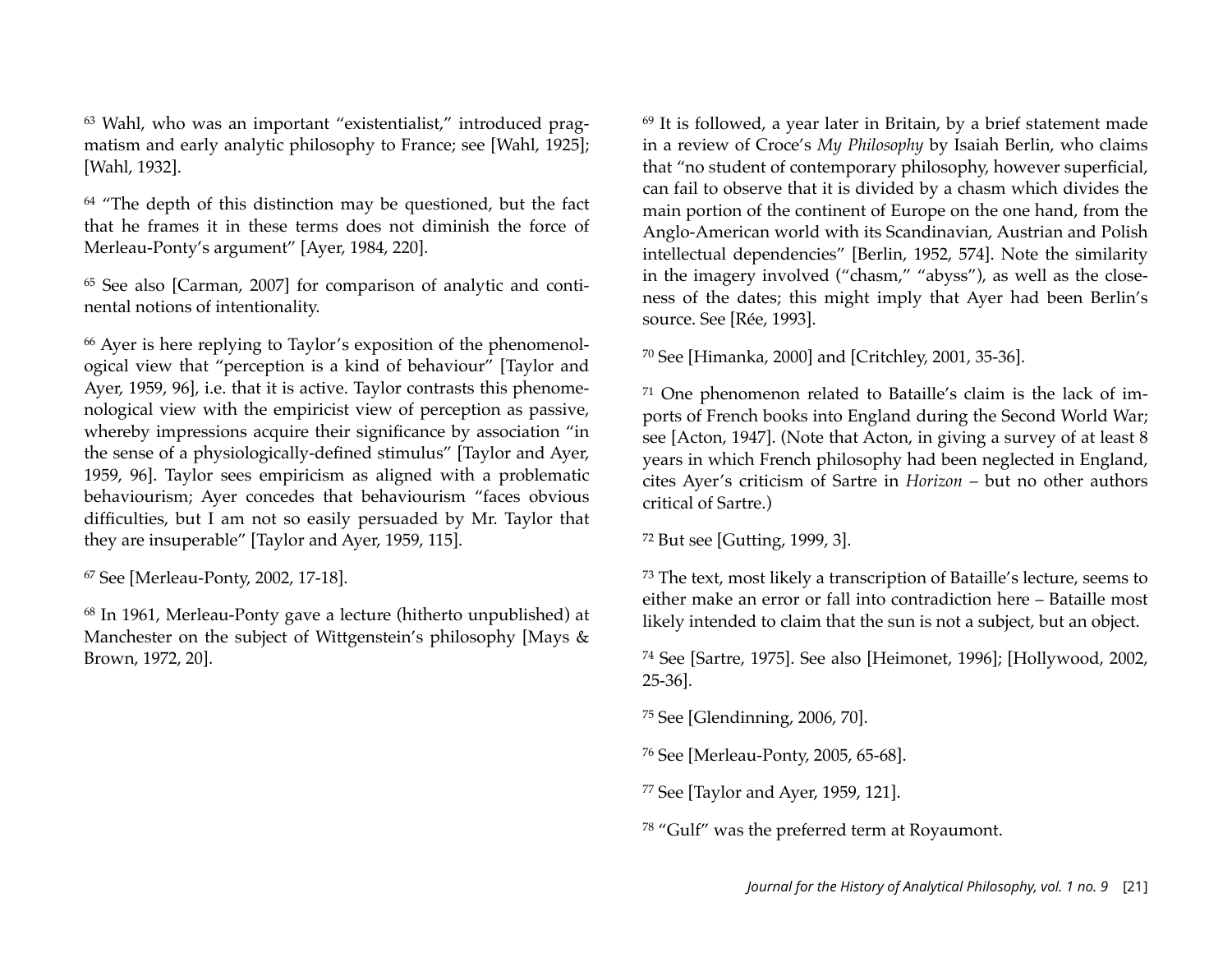## **References**

- H. B. Acton. Philosophy in France. *Philosophy*, 22(82):161-166, 1947.
- A. J. Ayer & T. Honderich. An Interview with A. J. Ayer. In A. P. Griffiths, editor, *A.J. Ayer Memorial Essays*, pages 209-226. Cambridge, Cambridge University Press, 1991.
- A. J. Ayer. *Language, Truth and Logic*. London, Gollancz, 1936.
- A. J. Ayer. *Novelist-Philosopher, Jean-Paul Sartre*. Horizon, 12(67):12– 26, & 12(68):101-110, 1945.
- A. J. Ayer. *Novelist-Philosopher, Albert Camus*. Horizon, 13(75): 155-168, 1946a.
- A. J. Ayer. Secret Session. *Polemic*, 2:60-63, 1946b.
- A. J. Ayer. Some Aspects of Existentialism. In F. Watts, editor, *The Rationalist Annual*, pages 5-13. London, Watts & Co, 1948.
- A. J. Ayer. The Definition of Liberty: Jean-Paul Sartre's Doctrine of Commitment. *The Listener*, 44(1135):633-634, 1950.
- A. J. Ayer. Jean-Paul Sartre. *Encounter*, 15(4):75-77, 1961.
- A. J. Ayer. On Existentialism. *Modern Languages*, 48(1):1-12, 1967.
- A. J. Ayer. Sartre on the Jews. *The Spectator*, 211(7317):394-395, 1968.
- A. J. Ayer. Reflections on Existentialism. In *Metaphysics and Common Sense*, pages 203-218. London, Macmillan,1969.
- A. J. Ayer. *Part of my Life: The Memoirs of a Philosopher*. New York, Harcourt Brace Janovich, 1977.
- A. J. Ayer. *Philosophy in the Twentieth Century*. London, Unwinn, 1984.
- A. J. Ayer. A Defence of Empiricism. In A. P. Griffiths, editor, *A.J. Ayer Memorial Essays*, pages 1-16. Cambridge, Cambridge University Press, 1991.
- G. Bataille. *Un-knowing and its Consequences*. A. Michelson, translator, October, 36:80-85, 1986.
- G. Bataille. *On Nietzsche*. B. Boone, translator. London, Continuum, 2004.
- G. Bataille, I. Waldberg, & R. Lebel, editors, *Encyclopaedia Acephalica*. (I. White, D. Faccini, A. Michelson, J. Harman, A. Lykiard, et al., translators.) London, Atlas Press, 1995.
- I. Berlin. Review of My Philosophy (And other Essays on the Moral and Political Problems of our Time) by Benedetto Croce. *Mind*, 61(244):574-584, 1952.
- T. Carman. Continental Themes in Analytic Philosophy. In C. V. Boundas, editor, *Columbia Companion to Twentieth-Century Philosophies*, pages 351-366. New York, Columbia University Press, 2007.
- R. Carnap. The Elimination Of Metaphysics Through Logical Analysis of Language (A. Pap, translator). In A. J. Ayer, editor, *Logical Positivism*, pages 60-81. Glencoe, IL, The Free Press, 1959.
- J. Chase & J. Reynolds. *Analytic versus Continental: Arguments on the Methods and Value of Philosophy*. Durham, Acumen, 2010.
- S. Collini. Absent Minds: *Intellectuals in Britain*. Oxford: Oxford University Press, 2006.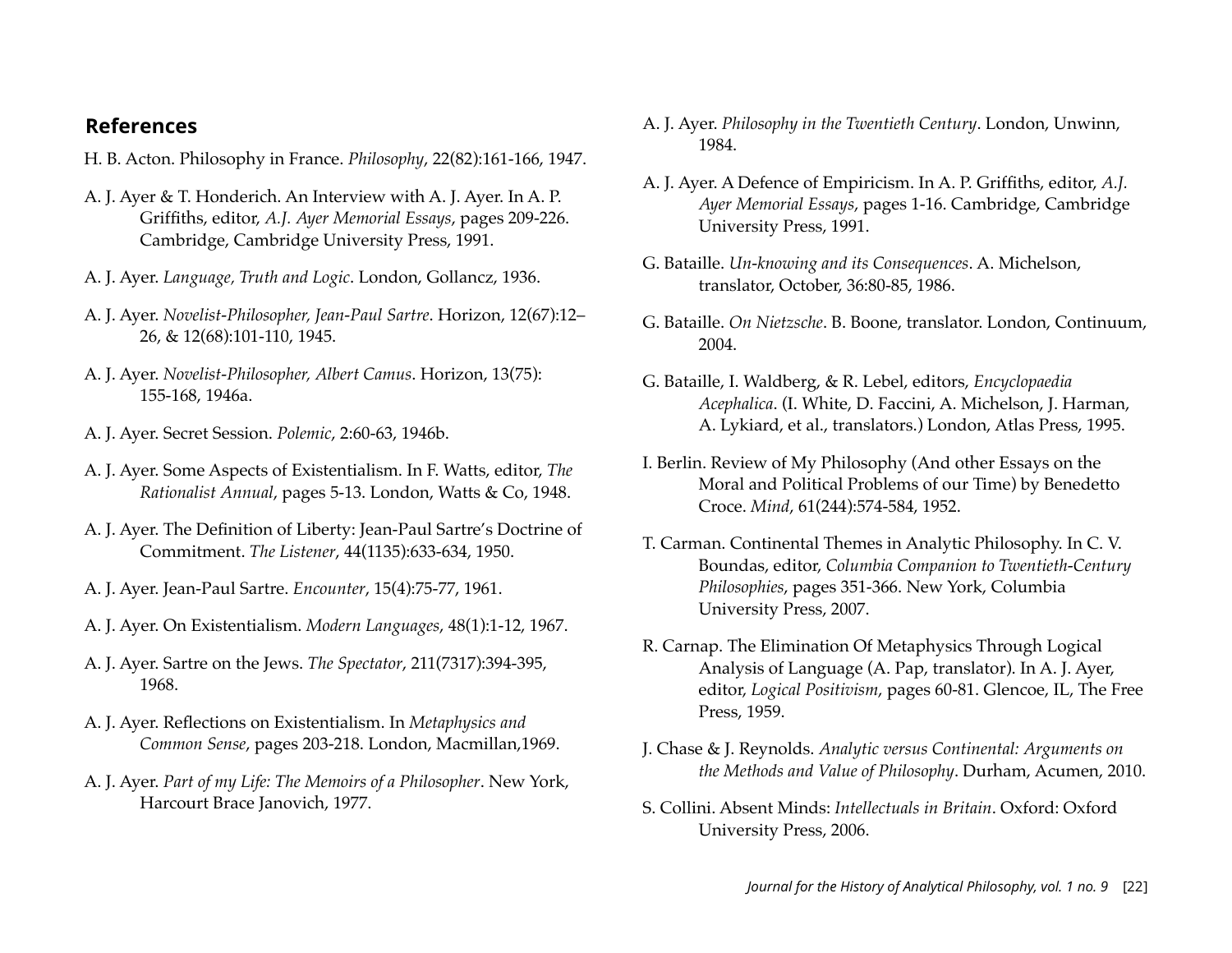- S. Critchley. *Very Short Introduction to Continental Philosophy*. Oxford, Oxford University Press, 2001.
- H. J. Dahms. Neue Sachlichkeit in the Architecture and Philosophy of the 1920s. In S. Awodey & C. Klein, editors, *Carnap Brought Home: The View From Jena*, pages 357-376. Chicago, Open Court, 2004.
- P. J. R. Dempsey. *The Psychology of Sartre*. Cork, Cork University Press,1950.
- V. Descombes. *Modern French Philosophy*. Cambridge, Cambridge University Press, 1980.
- B. Flynn. Merleau-Ponty. In E. N. Zalta, editor, *The Stanford Encyclopedia of Philosophy*, <[http://plato.stanford.edu/](http://plato.stanford.edu/entries/merleau-ponty/) [entries/merleau-ponty/](http://plato.stanford.edu/entries/merleau-ponty/)>, 2004.
- M. Friedman. *A Parting of the Ways: Carnap, Cassirer, and Heidegger*. Chicago, Open Court, 2000.
- G. Gabriel. Carnap's "Elimination of Metaphysics Through the Logical Analysis of Language:" A Retrospective Consideration of the Relationship between Continental and Analytic Philosophy. In P. Parrini, W. C. Salmon, & M. H. Salmon, editors, *Logical Empiricism: Historical and Contemporary Perspectives*, pages 30-42. Pittsburgh, University of Pittsburgh Press, 2003.
- P. Galison. Constructing Modernism: The Cultural Location of Aufbau. In R. N. Giere, A. Richardson, editors, *Origins of Logical Empiricism*, pages 17-44. Minneapolis, University of Minnesota, 1996.
- S. Glendinning. *In the Name of Phenomenology*. London, Routledge, 2007.
- Gary Gutting. *Continental Philosophy of Science*. Oxford, Blackwell, 2005.
- M. Hammond, J. Howarth, & R. Kent. *Understanding Phenomenology*. Oxford, Blackwell, 1995.
- M. Heidegger. *Kant and the Problem of Metaphysics*. R. Taft, translator. Bloomington: Indiana University Press, 1997.
- M. Heidegger. *Pathmarks*. W. MacNeil, editor. Cambridge, Cambridge University Press, 1998.
- J. M. Heimonet. Bataille and Sartre: The Modernity of Mysticism. *Diacritics*, 26(2):59-73, 1996.
- J. Himanka. Does the Earth Move?: A Search for a Dialogue Between Two Traditions of Contemporary Philosophy. *The Philosophical Forum*, 31(1):57-83, 2000.
- A. M. Hollywood. The Philosopher Sartre and Me. In *Sensible Ecstasy: Mysticism, Sexual Difference and the Demands of History*, pages 25-36. Chigago, University of Chicago Press, .2002.
- T. E. Hulme. A Note-Book. *The New Age*, 18(8):186-189, 1915.
- T. E. Hulme. A Note-Book. *The New Age*, 18(10):234-236, 1916.
- S. P. James. Merleau-Ponty, Metaphysical Realism and the Natural World. *International Journal of Philosophical Studies*, 15(4): 501-519, 2007.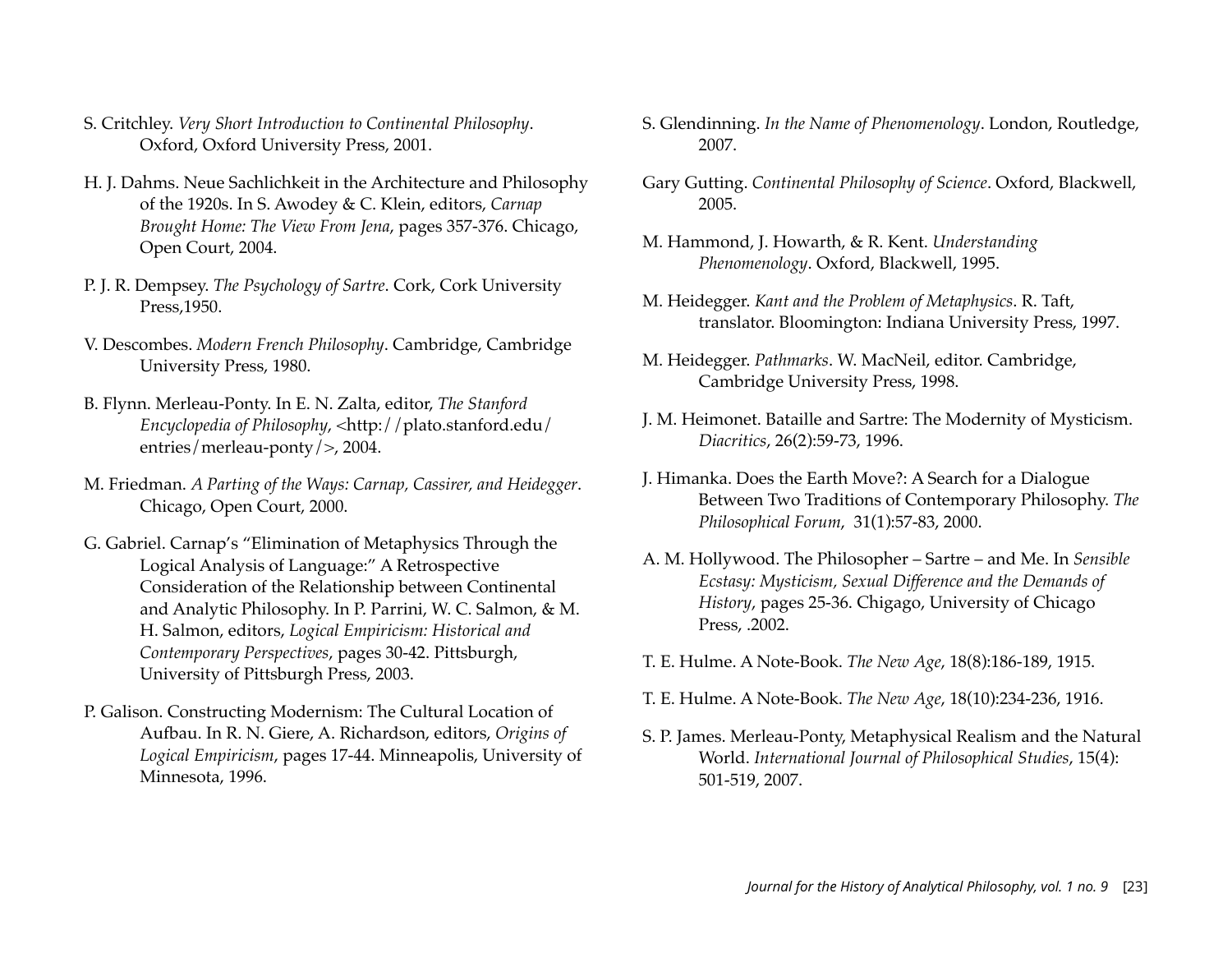- S. Käufer. Logic. In H. Dreyfus & M. Wrathall, editors, *A Companion to Heidegger*, pages 141-155. Oxford, Blackwell, 2005.
- E. W. Knight. *Literature Considered as Philosophy: The French Example*. New York, Macmillan, 1958.
- C. A. Mace. Review of The Psychology of Sartre by Peter J. R. Dempsey. *Mind*, 61(243):425-427, 1952.
- B. Magee. *Men of Ideas: Some Creators of Contemporary Philosophy*. Oxford, Oxford University Press, 1982.
- A. R. Manser. Sartre and "Le Néant." *Philosophy*, 36(137):177-187, 1961.
- M. Martin. Sensible Appearances. In T. Baldwin, editor, *The Cambridge History of Philosophy*, 1870-1945, pages 521-532. Cambridge, Cambridge University Press, 2003.
- F. Maubert. Francis Bacon, sa dernière interview: "Je poursois le peinture car je sais qu'il n'est pas possible de l'arreter." *Paris-Match*, 2242:92-93, 1992.
- J. M. E. McTaggart. The Unreality of Time. *Mind*, 17:457-474, 1908.
- M. Merleau-Ponty. *Phenomenology of Perception*. C. Smith, translator. London, Routledge, 2002.
- M. Merleau-Ponty. *Texts and Dialogues: On Philosophy, Politics, and Culture*. H. J. Silverman, editor (M. B. Smith, et al., translators). New York: Humanity Books, 2005.
- M. Merleau-Ponty & T. Baldwin. *Maurice Merleau-Ponty*. London, Routledge, 2004.
- H. Meyerhoff. Emotive and Existentialist Theories of Ethics. *The Journal of Philosophy*, 48(25):769-783, 1951.
- I. Murdoch. *Sartre, Romantic Rationalist*. Cambridge, Bowes and Bowes, 1953.
- I. Murdoch. The Idea of Perfection. In *The Sovereignty of Good*, pages 1-44. London, Routledge, 2001.
- A. Oliver. A Few More Remarks on Logical Form. *Proceedings of the Aristotelian Society*, 99:247-272, 1999.
- A. Plantinga. An Existentialist's Ethics. *Review of Metaphysics*, 12(2):235-56, 1958.
- S. Priest. *Merleau-Ponty*. New York, Routledge, 2003.
- W. V. Quine. *Word and Object*. M.I.T. Press, Cambridge, MA, 1960.
- A. Quinton. Which Philosophy is Modernistic? In *Thoughts and Thinkers*, pages 39-51. New York, Holmes and Meier, 1982.
- J. Rée. English Philosophy in the Fifties. *Radical Philosophy*, 65:3-21, 1993.
- S. Richmond. Sartre and Bergson: A Disagreement about Nothingness. *International Journal of Philosophical Studies*, 15(1):77-95, 2007.
- B. Rogers. *Ayer: A Life*. New York, Grove Press, 2002.
- K. Romdenh-Romluc. *Merleau-Ponty and Phenomenology of Perception*. London, Routledge, 2009.